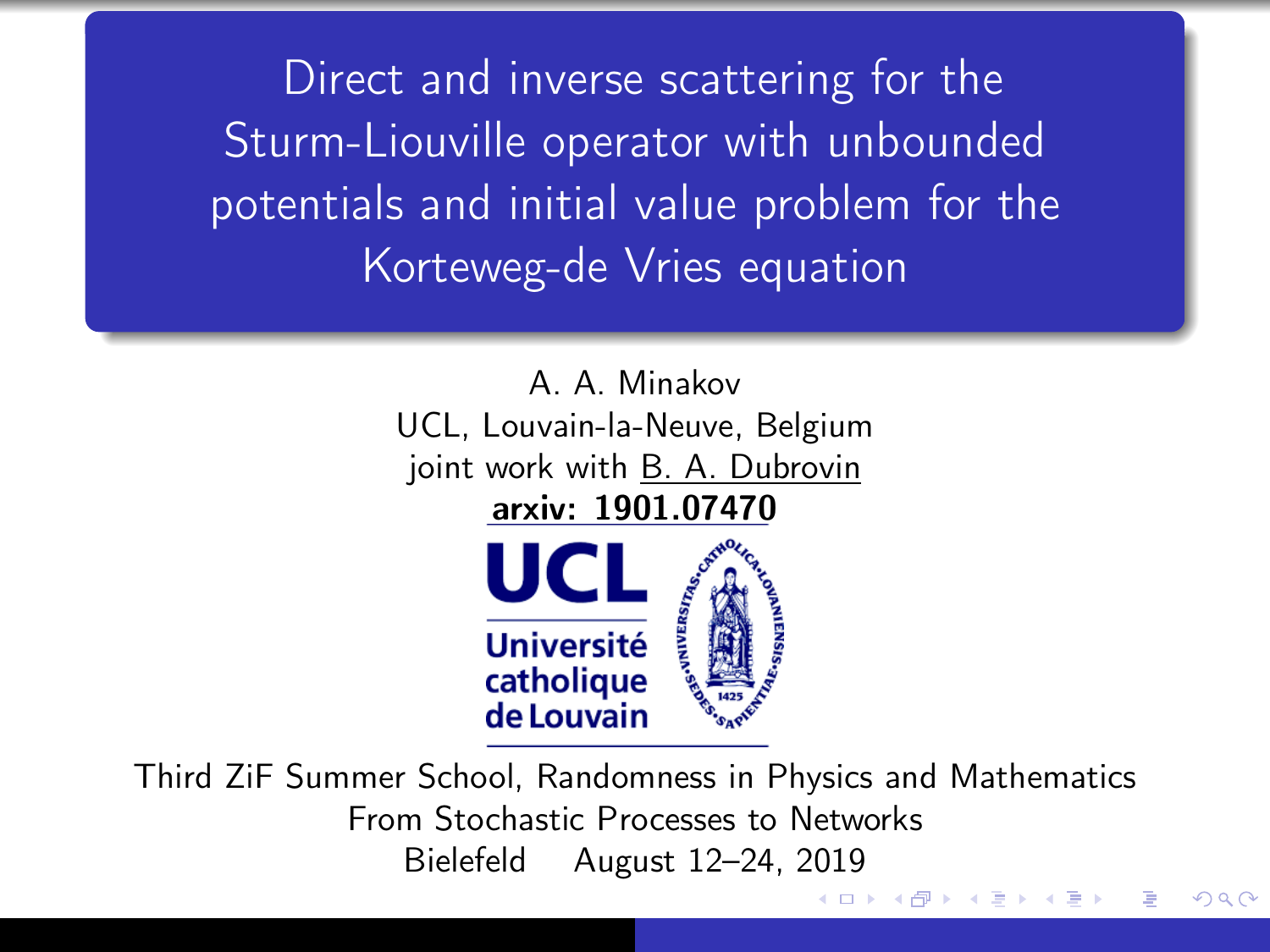## Korteweg-de Vries equation

$$
u_t(x,t) + u(x,t)u_x(x,t) + \frac{1}{12}u_{xxx}(x,t) = 0, \quad x \in \mathbb{R}, t \ge 0.
$$

## Lax pair representation

$$
\varphi_{xx} + 2u\varphi = \lambda\varphi, \qquad \text{(Sturm-Liouville equation (SL))}
$$

$$
\varphi_t = \frac{u_x}{6}\varphi - \frac{\lambda + u}{3}\varphi_x.
$$

For the vector 
$$
\Phi = \begin{pmatrix} \varphi \\ \varphi_x \end{pmatrix}
$$
, the Lax pair takes the form  
\n
$$
\Phi_x = \begin{pmatrix} 0 & 1 \\ \lambda - 2u(x, t) & 0 \end{pmatrix} \Phi, \quad \Phi_t = \begin{pmatrix} \frac{u_x}{6} & \frac{-\lambda - u}{3} \\ \frac{-\lambda^2}{3} + \frac{u\lambda}{3} + \frac{4u^2 + u_{xx}}{6} & \frac{-u_x}{6} \end{pmatrix} \Phi.
$$

メロトメ 御 トメ 君 トメ 君 トッ 君  $299$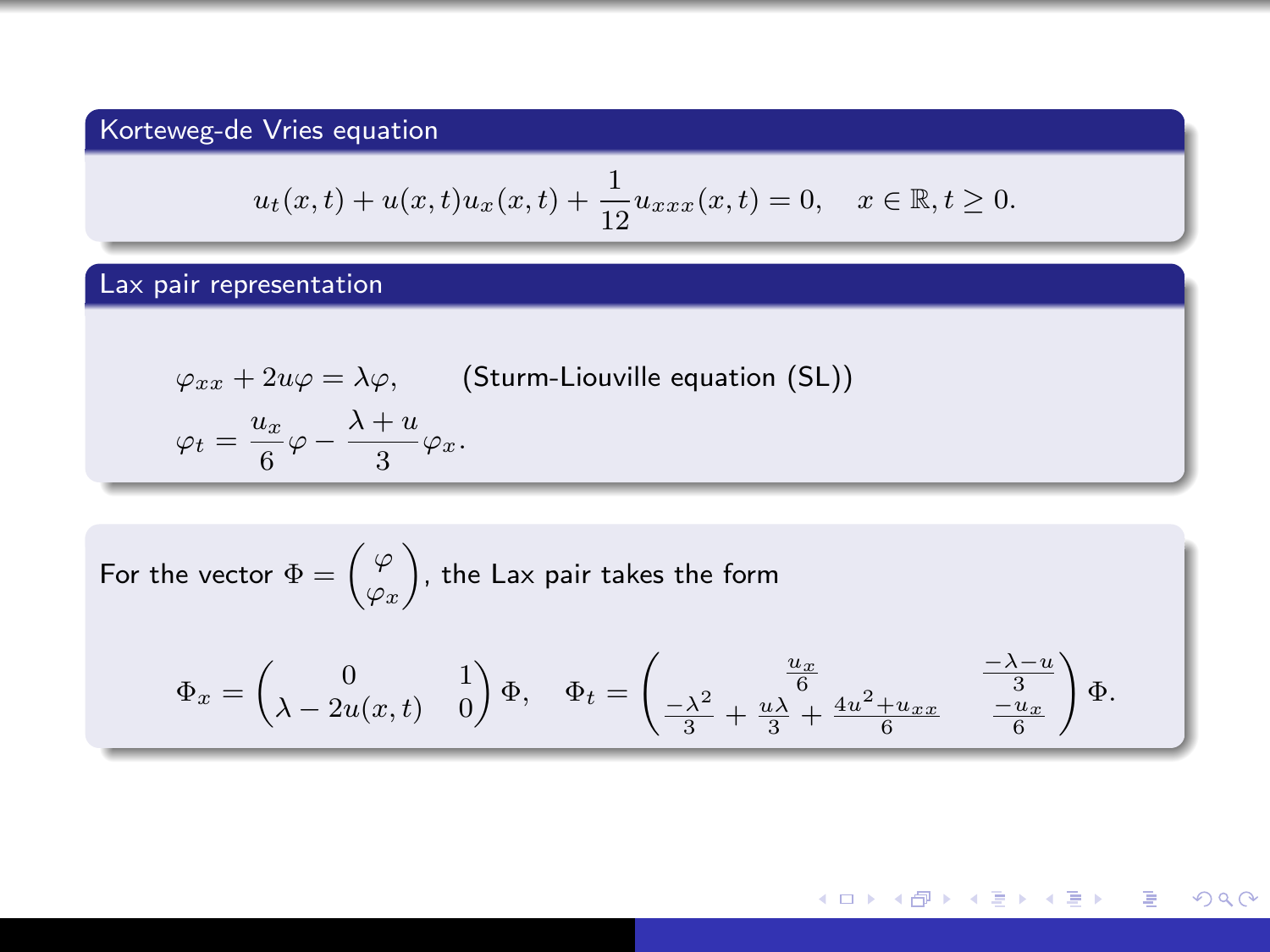#### Properties of Sturm-Liouville equation for  $u: \quad \int |u(x)|(1+|x|) {\rm d} x < \infty$ R

- spectrum is  $(-\infty,0] \cup \{\lambda_j\}_{j=1}^N$  , discrete spectrum is finite and simple;
- $\bullet$  there is a bijection to a set of *scattering data*, consisting of the *reflection* coefficient  $r(\lambda)$ , and pairs  $(\lambda_j, \gamma_j)_{j=1}^N$ ;
- **F** given an initial function  $u_0(x)$  for the KdV equation, the solution can be obtained in the following way: find the set of *scattering data*, and then for every fixed  $x$ , solve the Marchenko integral equations (Fredholm) with respect to  $y \geq x$ ,

$$
K(x, y, t) + F(x + y, t) + \int_{x}^{+\infty} K(x, z, t)F(y + z, t)dz = 0, \quad y \ge x,
$$

where

$$
F(s,t) = \frac{1}{2\pi} \int\limits_{\mathbb{R}} r(k)e^{-ikx - \frac{2it}{3}k^3} dk + \sum_j \gamma_j^2 e^{x\sqrt{\lambda_j} - \frac{t}{3}\lambda_j^{3/2}}, \qquad k = i\sqrt{\lambda},
$$

Then  $u(x,t) = -2\frac{d}{dx}K(x,x,t)$  is the solution of the KdV with initial function  $u_0(x)$ .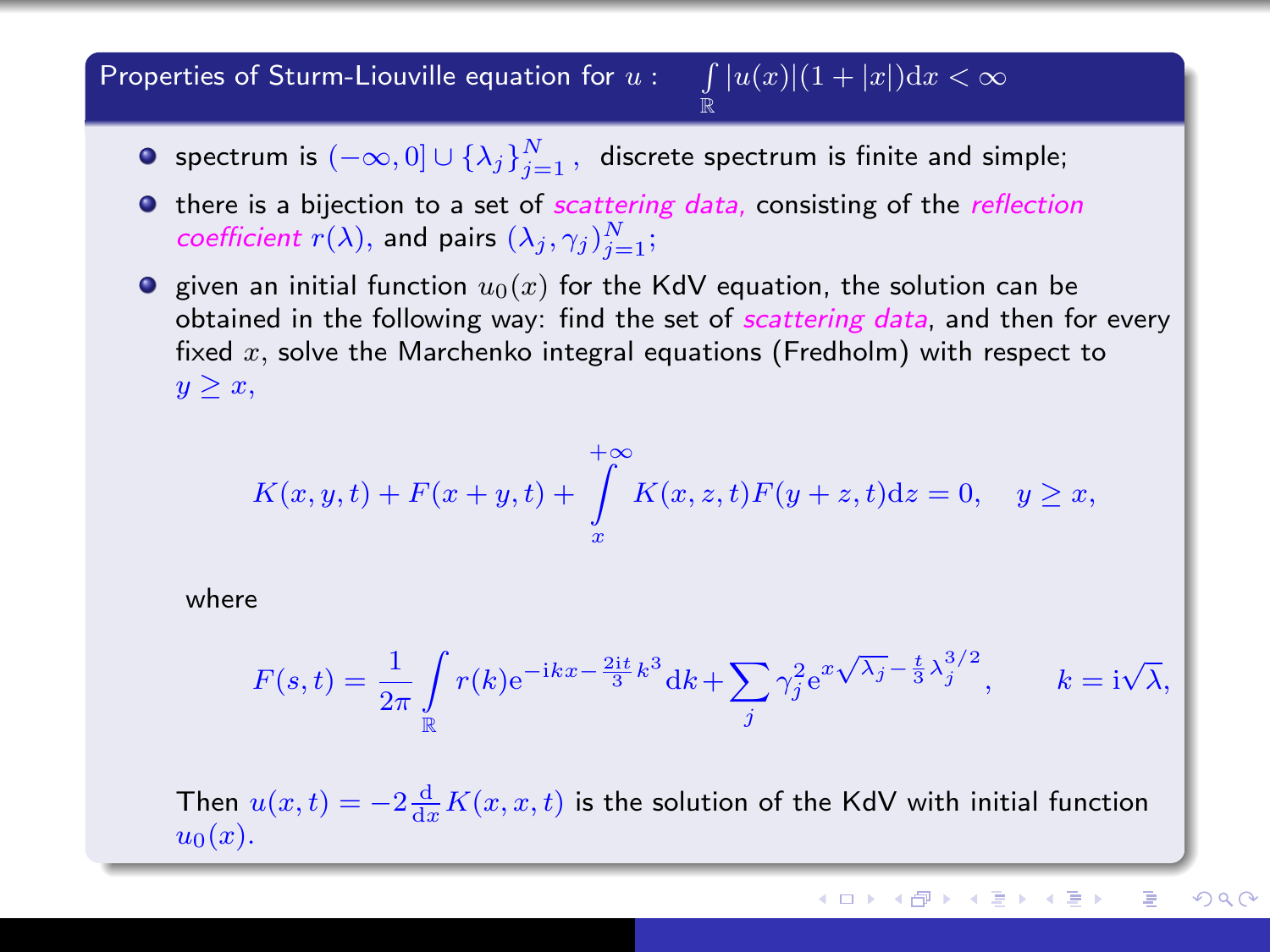Alternatively,  $u(x, t)$  can be obtained from the solution of the following RHP:

#### Riemann-Hilbert problem 1

Find  $2 \times 2$  matrix-valued  $\Phi(x, t; \lambda)$ , which

- **•** analyticity: piece-wise meromorphic in  $\lambda \in \mathbb{C} \setminus (-\infty, 0]$ , with simple poles at  $\lambda_j$ ,  $i=1,\ldots,N$ :
- jumps:  $\Phi_+ = \Phi_- \begin{pmatrix} -ir(\lambda) & -i \\ -i(1 in(\lambda))2 & -i \overline{n(\lambda)} \end{pmatrix}$  $-i(1-|r(\lambda)|^2)$  i  $\overline{r(\lambda)}$  $\bigg\},\quad\lambda\in(-\infty,0);$
- poles at  $\lambda_j$  :  $Res_{\lambda_j}\Phi(x,t;\lambda)=\Phi(x,t;\lambda)\begin{pmatrix} 0 & 0 \ \gamma_j & 0 \end{pmatrix}$  $\gamma_j=0$  $\big)$  ;

• asymptotics as 
$$
\lambda \to \infty
$$
:  
\n
$$
\Phi(x, t; \lambda) = \frac{1}{\sqrt{2}} \lambda^{-\sigma_3/4} (\sigma_3 + \sigma_1) \left( I + \frac{\text{diag}}{\sqrt{\lambda}} + \mathcal{O}(\lambda^{-1}) \right) e^{(x\lambda^{1/2} - \frac{t}{3}\lambda^{3/2})\sigma_3},
$$

where  $\sigma_3 = \begin{pmatrix} 1 & 0 \\ 0 & 0 \end{pmatrix}$  $0 -1$  $\left( \begin{matrix} 0&1\ 1&0 \end{matrix} \right),\, s^{\sigma_3}=\begin{pmatrix} s&0\ 0&s^{-} \end{pmatrix}$  $0 \t s^{-1}$ ),  $e^{s\sigma_3} = \begin{pmatrix} e^s & 0 \\ 0 & -e^{-s} \end{pmatrix}$  $0 \text{ } e^{-s}$ .

$$
\lambda = 0 \qquad \lambda_j \qquad \lambda_1
$$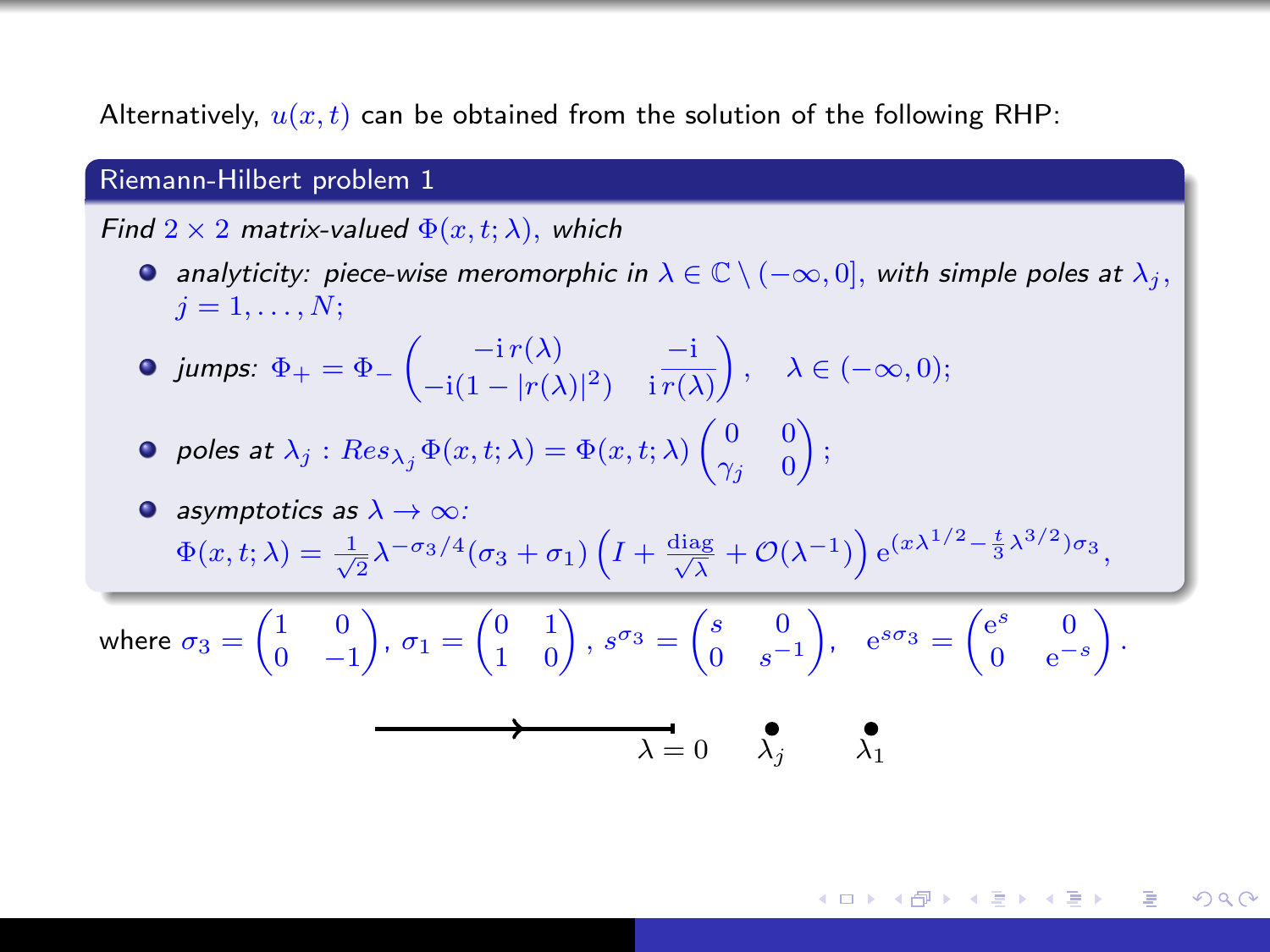## Reconstruction of  $u(x, t)$  from  $\Phi(x, t; \lambda)$ .

Then the asymptotics of  $\Phi(x, t; \lambda)$  as  $\lambda \to \infty$  has the structure

$$
\Phi(x,t;\lambda) = \frac{1}{\sqrt{2}} \begin{pmatrix} 1 & 0 \\ -H_1 & 1 \end{pmatrix} \left( I + \frac{1}{\lambda} \begin{pmatrix} \frac{H_1^2 + u}{2} & -H_1 \\ -\frac{H_0}{3} + \frac{H_1^3}{3} + H_1 u + \frac{u_x}{4} & \frac{H_1^2 + u}{-2} \end{pmatrix} + \mathcal{O}(\lambda^{-2}) \right)
$$

$$
\lambda^{-\frac{\sigma_3}{4}} \begin{pmatrix} 1 & 1 \\ 1 & -1 \end{pmatrix} e^{(x\lambda^{1/2} - \frac{t}{3}\lambda^{3/2})\sigma_3}.
$$

where  $(H_1(x,t))_x = u(x,t)$ , and  $u(x,t)$  is the solution of the KdV, which at the time  $t = 0$  has the *scattering data* consisting of the reflection coefficient  $r(\lambda)$  and the set  $\{\lambda_j,\gamma_j\}_{j=1}^N$  .

Here

$$
\sigma_3 = \begin{pmatrix} 1 & 0 \\ 0 & -1 \end{pmatrix}, \quad and \quad e^{a\sigma_3} = \begin{pmatrix} a & 0 \\ 0 & a^{-1} \end{pmatrix}.
$$

メロメ メ母メ メミメ メミメー 重  $\Omega$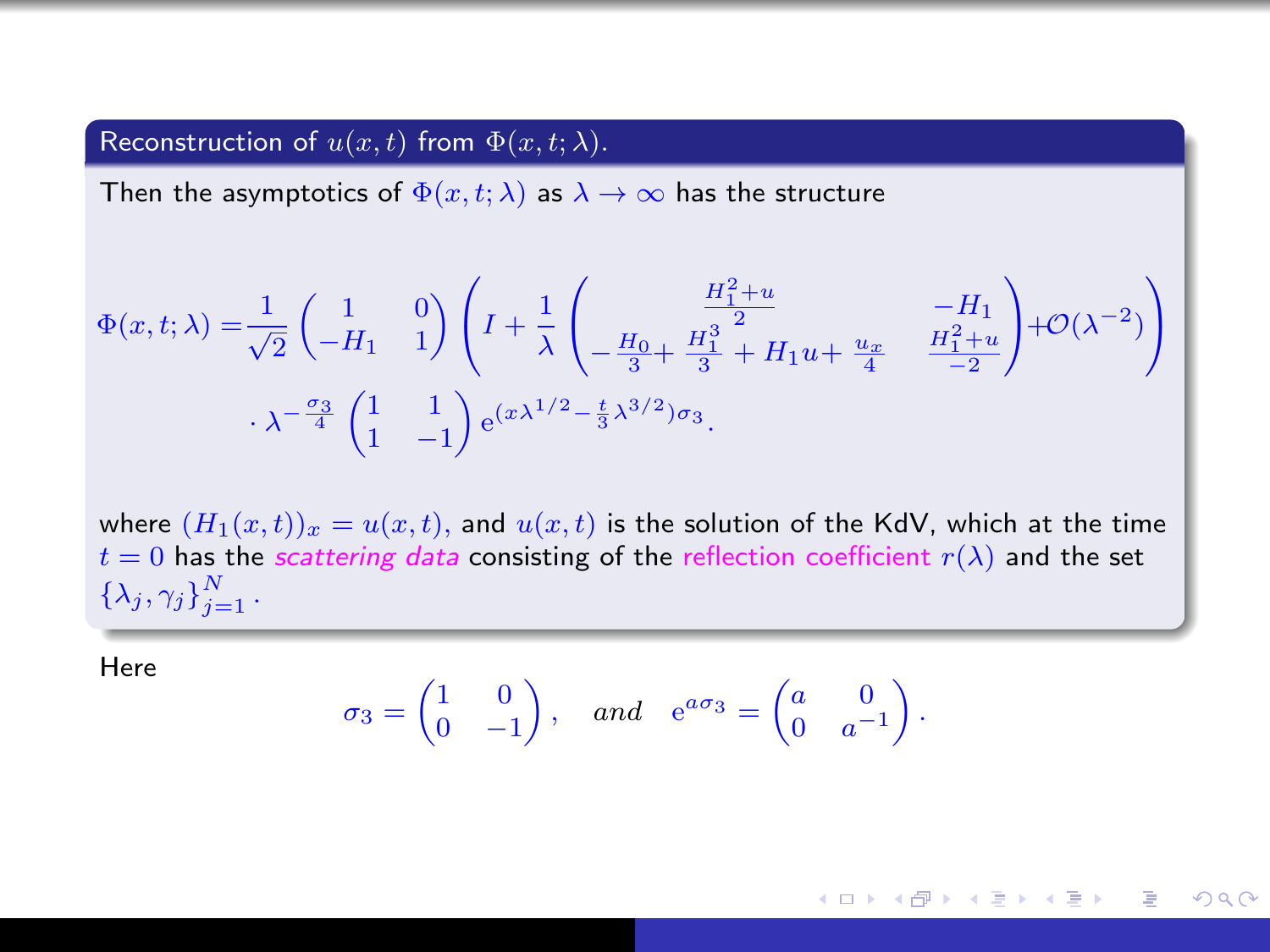# Let now  $u_0(x) \sim \sqrt[3]{-6x}$  as  $x \to \pm \infty$ .

#### Questions:

- What is the spectrum of  $\mathrm{d}^2_x + 2u_0(x)$ ?
- $\bullet$  Is there a bijection to some *scattering data*, which lives in the complex plane of the spectral parameter  $\lambda$ ?
- **Can this scattering data be used to solve the** *initial value problem* **for the KdV** equation?

If  $u_0(x)$  is a smooth compactly supported perturbation of the function  $U(x, t_0)$ , which will be defined below, then

#### Answers:

- $\bullet$  the spectrum is  $(-\infty, +\infty)$ , it is one-folded continuous spectrum, no discrete spectrum or embedded eigenvalues.
- **•** there is a bijection to a class of reflection coefficients  $r(\lambda)$ , discontinuous across the real line;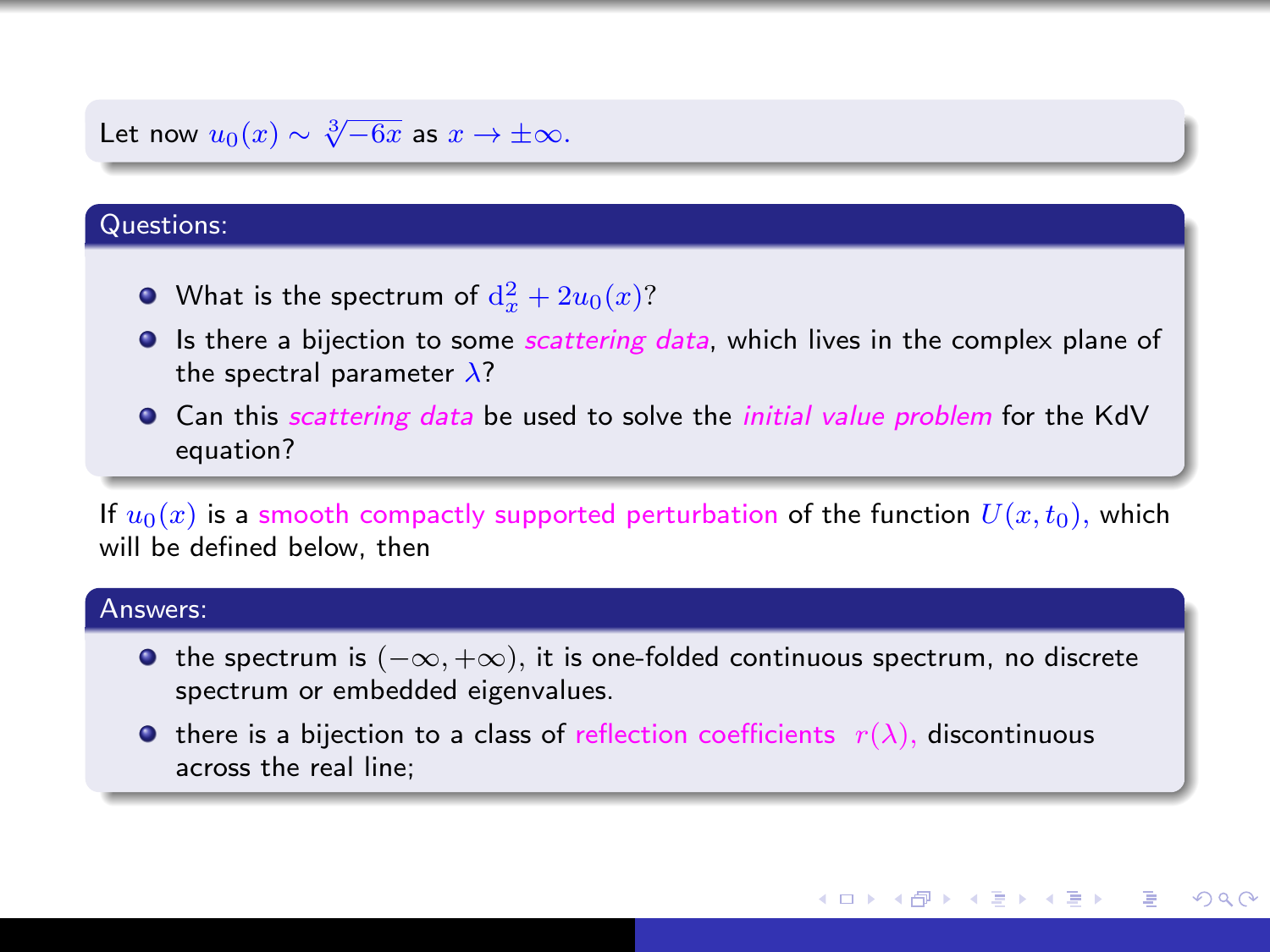Given the spectral functions we can define the following RHP:

## Riemann-Hilbert problem 2

To find a  $2 \times 2$  matrix-valued function  $\widehat{F}(x, t; \lambda)$ , which

**1** is meromorphic in  $\lambda \in \mathbb{C} \setminus \Sigma_{\mathbb{F}}$ , with finite number of poles at  $\lambda_i$ ,  $\overline{\lambda_i}$ ,

$$
j = i, ..., J
$$
. Here  $\Sigma_{\mathbb{F}} = \mathbb{R} \cup \gamma_3 \cup \gamma_{-3}; \ \gamma_3 = (e^{6\pi i/7}, 0), \ \gamma_{-3} = (e^{-6\pi i/7}, 0)$ 

- 2 has the jumps as in the picture;
- **3** has the following pole conditions at the points  $\lambda_j$ ,  $\overline{\lambda_j}$ ,  $j = 1, \ldots, J$ :

$$
\mathbb{F}_{[2]}(\lambda) + \frac{i}{1 + \mathrm{i}r_u(\lambda)} \mathbb{F}_{[1]}(\lambda) = \mathcal{O}(1) \quad \text{and} \quad \mathbb{F}_{[1]}(\lambda) = \mathcal{O}(1) \quad \text{for} \quad \lambda \to \lambda_j,
$$

$$
\mathbb{F}_{[2]}(\lambda) - \frac{i}{1 - ir_d(\lambda)} \mathbb{F}_{[1]}(\lambda) = \mathcal{O}(1) \quad \text{and} \quad \mathbb{F}_{[1]}(\lambda) = \mathcal{O}(1) \quad \text{for} \quad \lambda \to \overline{\lambda_j},
$$

4 has the following asymptotics as  $\lambda \to \infty$ , which are uniform w.r.t.  $\arg \lambda \in [-\pi, \pi]$ :

$$
\mathbb{F}(x,t;\lambda) = \frac{1}{\sqrt{2}} \lambda^{-\sigma_3/4} (\sigma_3 + \sigma_1) \left( I + \frac{\text{diag}}{\sqrt{\lambda}} + \mathcal{O}(\lambda^{-1}) \right) e^{\theta(x,t;\lambda)\sigma_3},
$$

where  $\theta = \theta(x, t; \lambda) = x\lambda^{1/2} - \frac{t}{3}\lambda^{3/2} + \frac{1}{105}\lambda^{7/2}$ .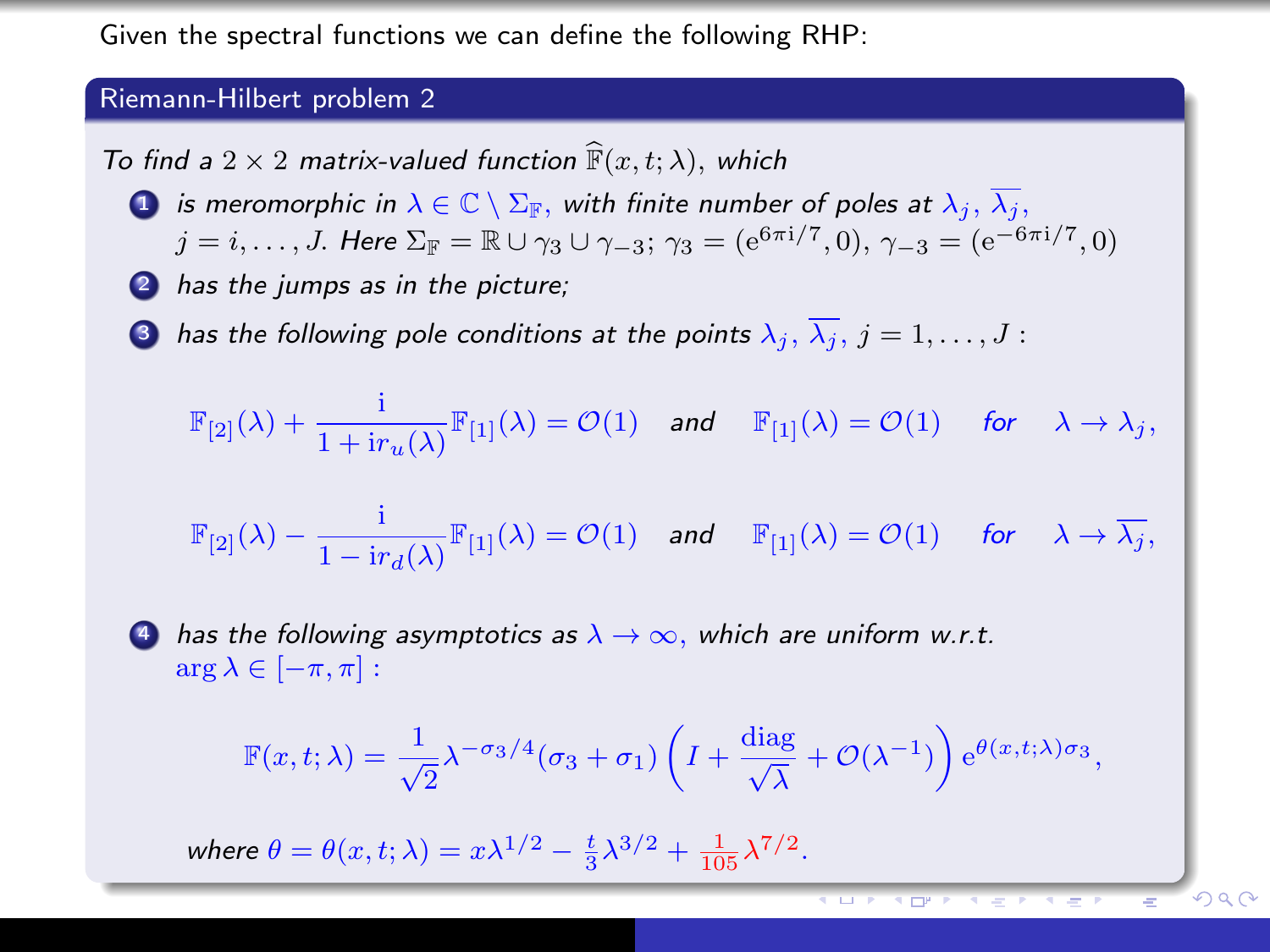

メロメ メ御 メメ きょく モメー 活  $299$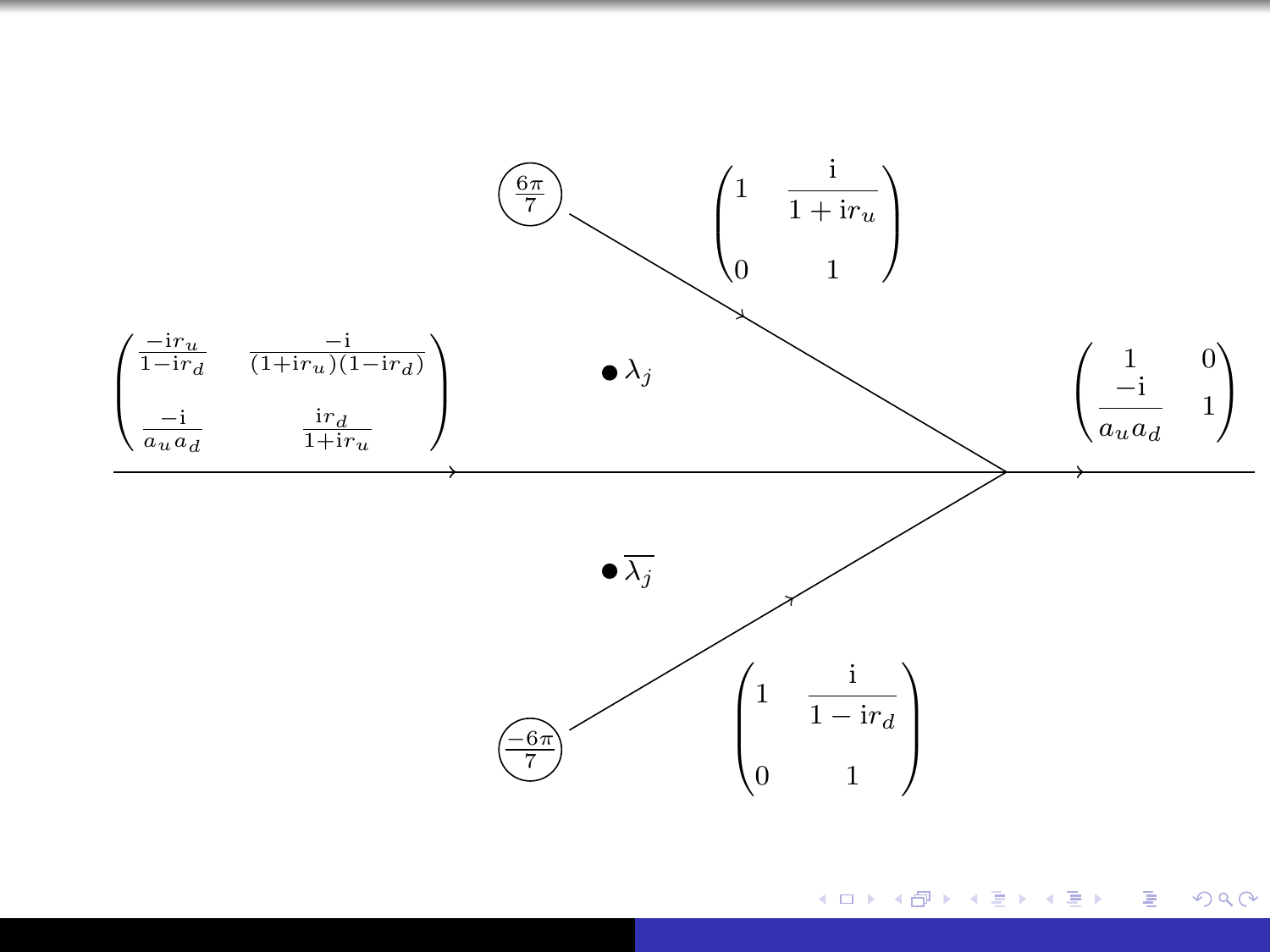## Reconstruction of  $u(x, t)$  from  $\Phi(x, t; \lambda)$ .

Then the asymptotics of  $\mathbb{F}(x, t; \lambda)$  as  $\lambda \to \infty$  has the structure

$$
\mathbb{F}(x,t;\lambda) = \frac{1}{\sqrt{2}} \begin{pmatrix} 1 & 0 \\ -H_1 & 1 \end{pmatrix} \left( I + \frac{1}{\lambda} \begin{pmatrix} \frac{H_1^2 + u}{2} & -H_1 \\ -\frac{H_0}{3} + \frac{H_1^2}{3} + H_1 u + \frac{u_x}{4} & \frac{H_1^2 + u}{-2} \\ -\frac{2}{3} + H_1 u + \frac{u_x}{4} & \frac{H_1^2 + u}{-2} \end{pmatrix} + \mathcal{O}(\lambda^{-2}) \right)
$$
  

$$
\lambda^{-\frac{\sigma_3}{4}} \left( \begin{pmatrix} 1 & 1 \\ 1 & -1 \end{pmatrix} e^{(x\lambda^{1/2} - \frac{t}{3}\lambda^{3/2} + \frac{1}{105}\lambda^{7/2})\sigma_3}.
$$

where  $(H_1(x,t))_x = u(x,t)$ , and  $u(x,t)$  is the solution of the KdV, which at the time  $t = 0$  has the reflection coefficient  $r(\lambda)$ .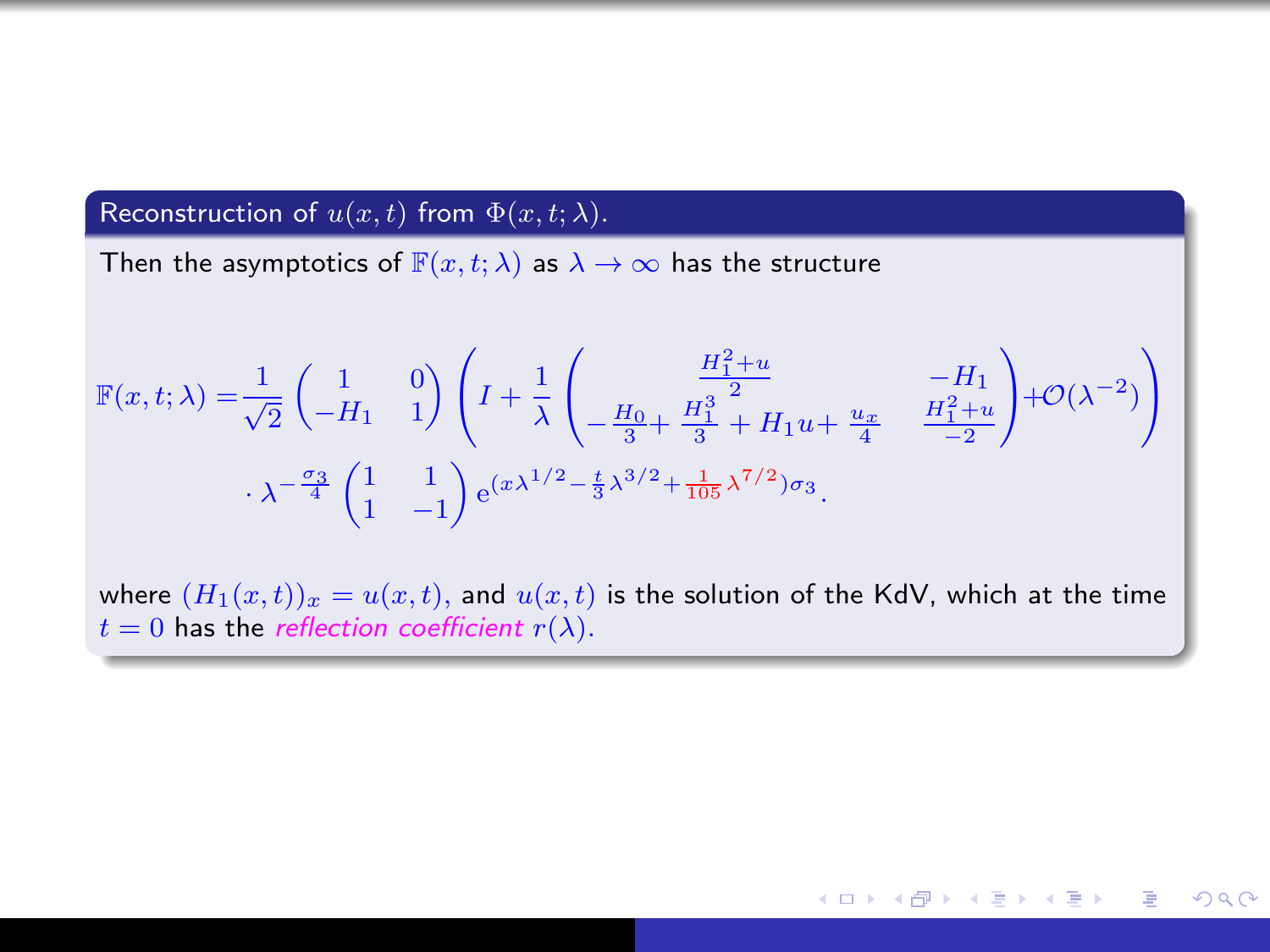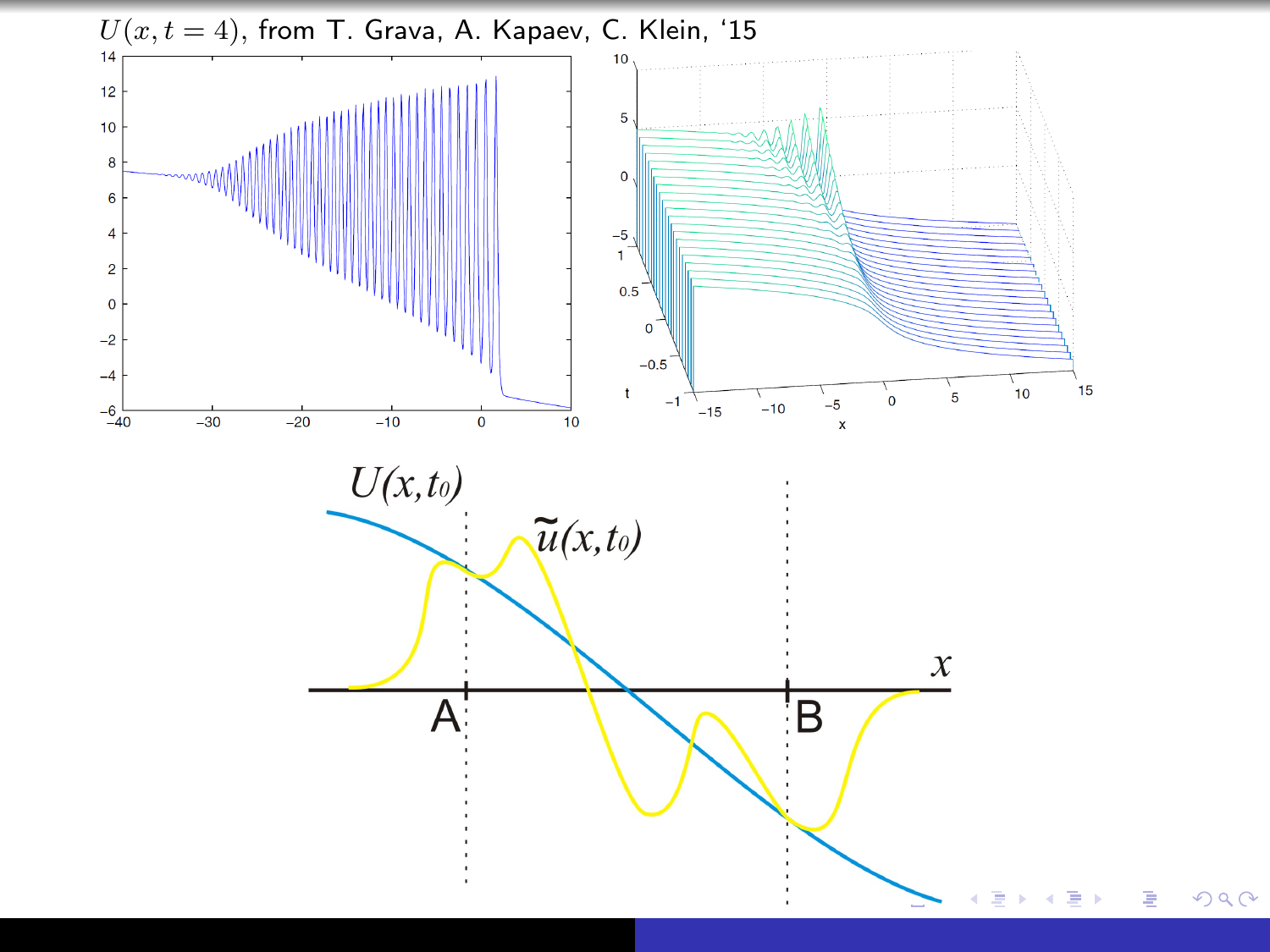#### Motivation 1.

 $u_t + au_x = 0$ , the solution is given by  $u(x, t) = u_0(x - at)$ . For  $u_t + uu_x = 0$ ,  $u$  - heuristically, is a speed of a point. Hence the profile will become more steep, and will break at a point  $x^*, t^*.$ The solution is given in a parametric form, by the method of characteristics,

 $u(x,t) = u_0(\xi),$  $x = tu_0(\xi) + \xi$ .

For  $u_t + uu_x + \varepsilon^2 u_{xxx} = 0$ , look for  $\varepsilon \to 0$ . Near the point  $x^*, t^*,$  the solution is described by a function  $U(x, t)$ , which

同 ▶ イヨ ▶ イヨ ▶ │

 $200$ 

- **O** solves KdV
- solves  $P_I^2$
- $\bullet$  behaves as  $\sqrt[3]{-6x}$  as  $x \to \pm \infty$ .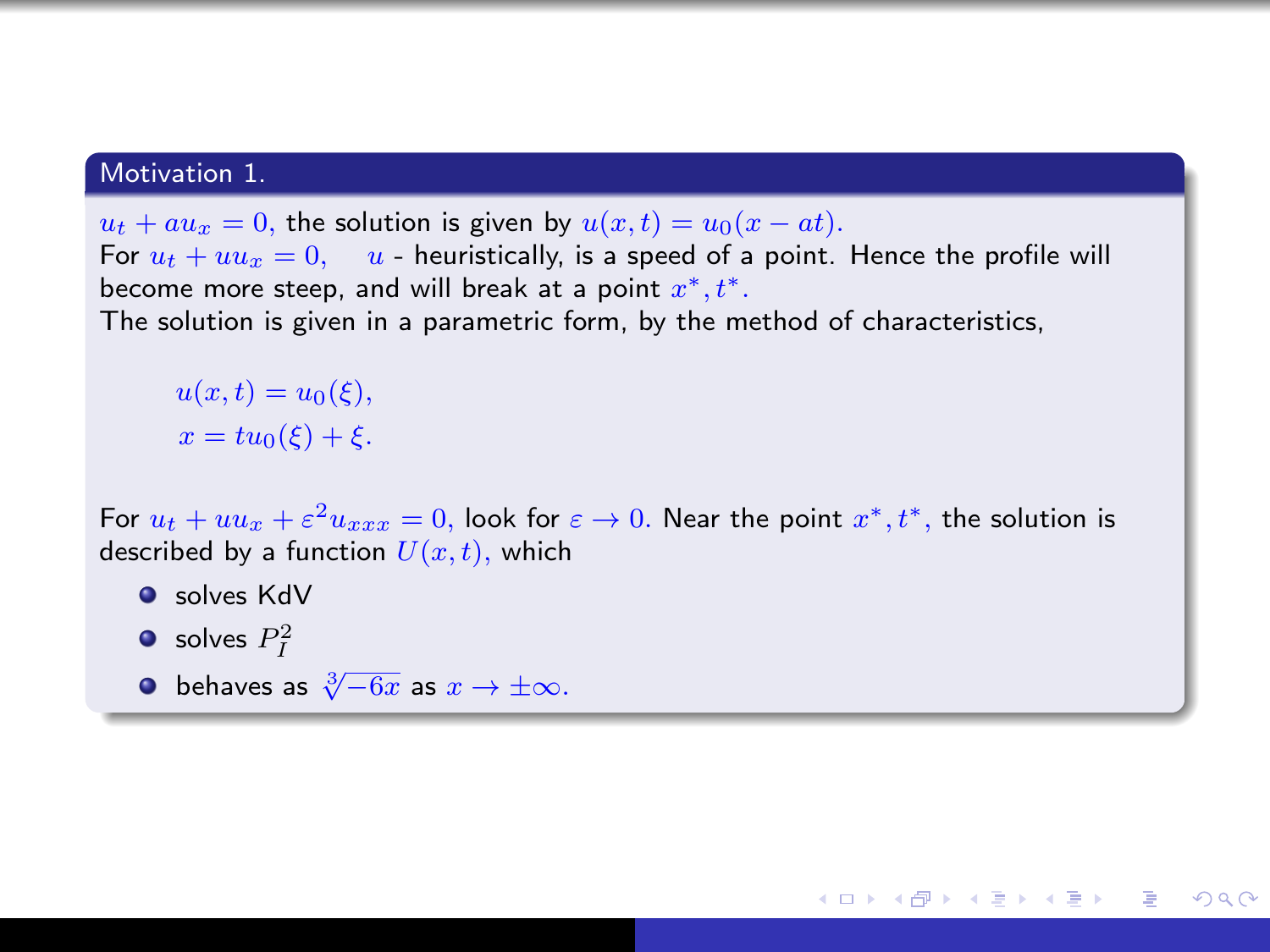#### Motivation 1

 $u_t + uu_x + \varepsilon^2 u_{xxx} = 0.$ 

$$
u(x,t,\varepsilon)=u_c+\left(\frac{2\varepsilon^2}{k^2}\right)^{1/7}U\left(\frac{x-x_c-6u_c(t-t_c)}{(8k\varepsilon^6)^{1/7}},\frac{6(t-t_c)}{(4k^3\varepsilon^4)^{1/7}}\right)+\mathcal O(\varepsilon^{4/7}),
$$

in the double scaling limit where  $\varepsilon \to 0$  and at the same time

$$
\lim \frac{x - x_c - 6u_c(t - t_c)}{(8k\epsilon^6)^{1/7}} = X, \lim \frac{6(t - t_c)}{(4k^3\epsilon^4)^{1/7}} = T,
$$

with  $X, T \in \mathbb{R}$ . The constant  $k$  is given by  $k = -f'''_-(u_c)$ , where  $f_-$  is the inverse function of the decreasing part of the initial function  $u_0(x)$ , which is assumed to be real analytic and with a single negative hump. B.Dubrovin '06, T.Claeys, T.Grava ' 08

Here  $x_c, t_c, u_c$  are points of gradient catastrophe of the Hopf equation  $u_t + u_x u = 0$ .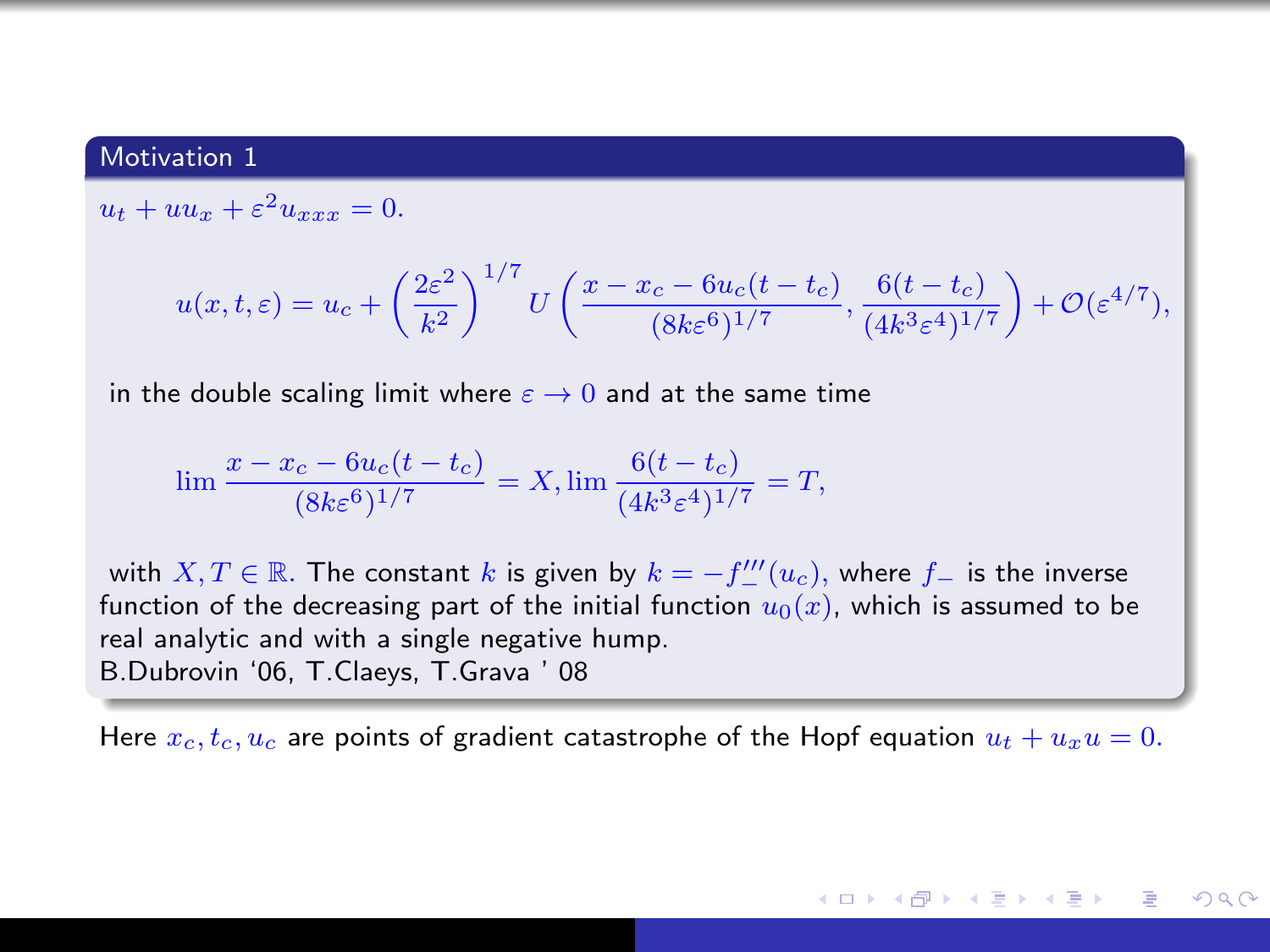#### Motivation 2

Question: In which cases of initial function the KdV is solvable? **Answer:** If initial function  $u_0(x)$  is a perturbation of an exact solution of KdV. Examples:

- $\bullet$  (rapidly) vanishing initial function
- $\bullet$   $u_0 \rightarrow c$ ,  $x \rightarrow = +\infty$
- $\bullet$   $u_0 \to c_-, x \to -\infty$  and  $u_0 \to c_+, x \to +\infty$  (step-like constant)
- $u_0(x) \to q_p(x, 0), x \to \pm \infty$ , where  $q_p(x, t)$  is a periodic (finite-gap, quasi-periodic) solution.
- $u_0 \to q_{n,+}(x, 0), x \to \pm \infty$  (step-like periodic) (I. Egorova, G. Teschl)

K ロ ▶ K @ ▶ K 경 ▶ K 경 ▶ X / 경

 $\Omega$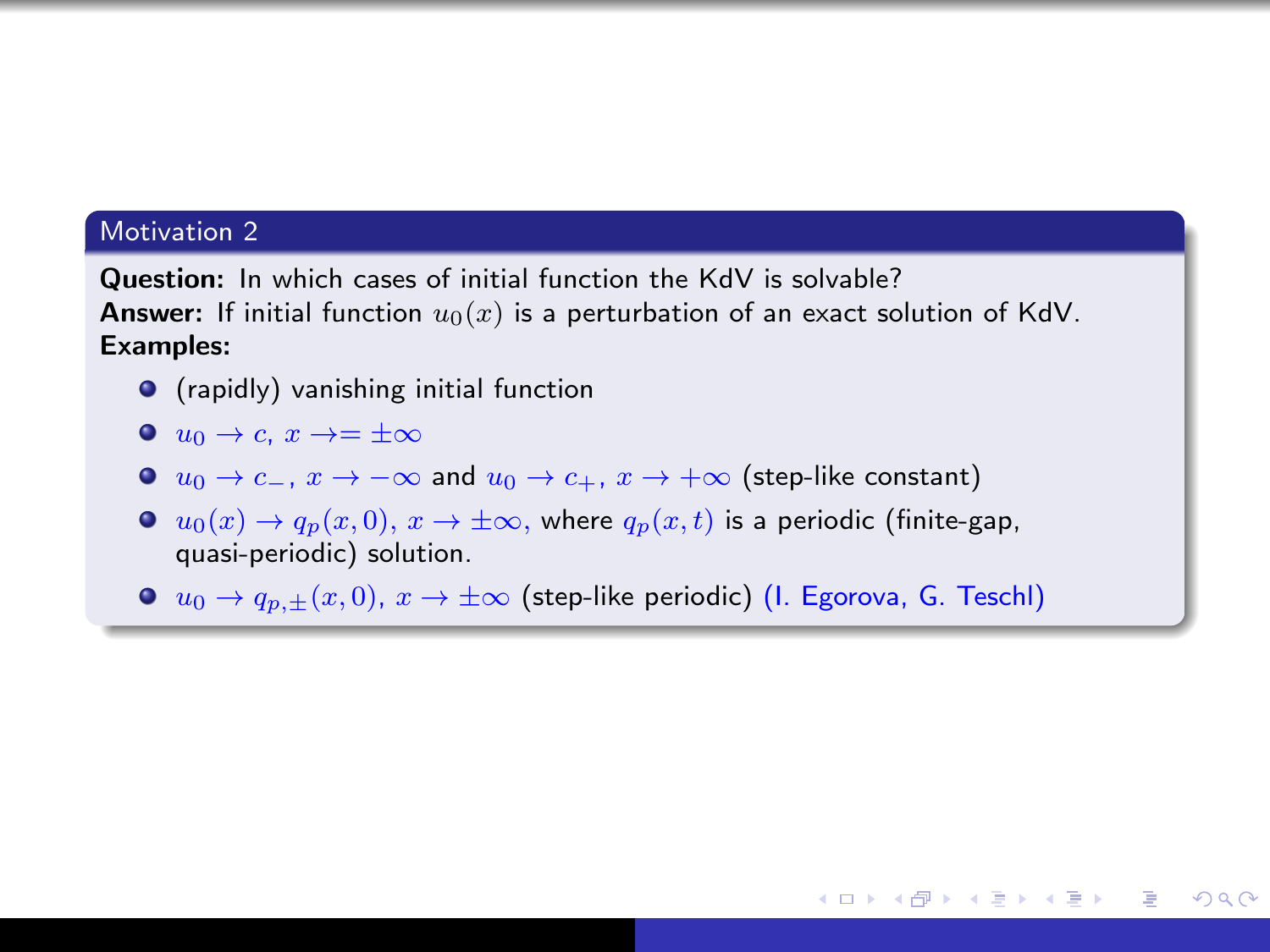Known examples of exact solutions of KdV:

 $u_{\pm}(x, t) \equiv 0$ . The corresponding continuous spectrum is two folded  $(-\infty, 0]$ .

#### 0

 $u_+(x, t) \equiv c_+$ , where  $c_+$  are constants. The continuous spectrum is partially one or two folded.



 $u_{\pm}(x, t)$  are the so-called finite gap (quasi periodic) solutions of KdV, who bear their name after the form of the spectrum (B. Dubrovin, S. Novikov, P. Lax, A. Its, V. Matveev, V. Marchenko, B. Levitan, H. Knörer, E. Trubowitz). The solutions of the Lax pair are the Baker-Akhiezer functions, which are meromorphic functions on the corresponding Riemann surface. The typical spectrum has the following shape:

 $u_\pm(x,t)=U(x,t),$  where the  $U(x,t)\sim \sqrt[3]{-x/6}$  as  $x\to\pm\infty$  is some particular function, defined through a Riemann-Hilbert problem. The corresponding spectrum is one folded real line R.

 $+\infty$ 

∢ロ ▶ (何 ▶ (ヨ ▶ (ヨ ▶

 $QQ$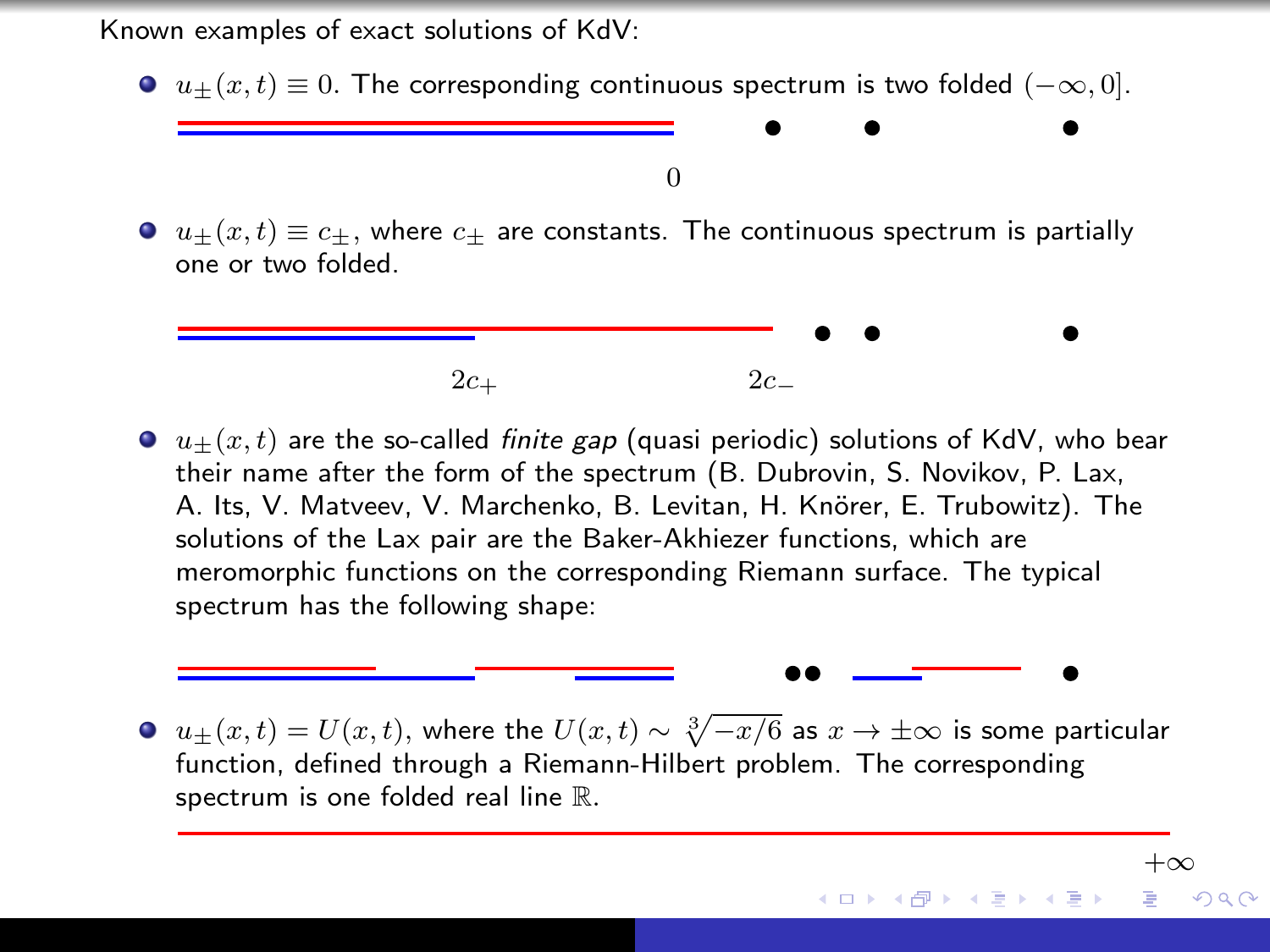#### Details of analysis for decaying  $u_0(x)$ .

Find solutions of Sturm-Liouville equation for non-perturbed function, i.e. for 0:

$$
e_r^{(0)}(x,\lambda) = e^{ikx} = e^{-x\sqrt{\lambda}}, \quad e_l^{(0)}(x,\lambda) = e^{-ikx} = e^{x\sqrt{\lambda}}, \quad \sqrt{\lambda} = -ik.
$$

- **•** Find relation between non-perturbed Jost solutions,  $e_l^{(0)}(x, \lambda - i0) = e_r^{(0)}(x, \lambda + i0), \quad \lambda \in (-\infty, 0).$
- **•** Find solutions of Sturm-Liouville equation for perturbed function, i.e. for  $u_0(x)$ . Integral equation,

$$
f_r(x,\lambda) = e^{-x\sqrt{\lambda}} + \int\limits_x^\infty \frac{\sin(i(x-y)\sqrt{\lambda})}{x-y} f_r(y,\lambda) dy.
$$

Integral representation,

$$
f_r(x, \lambda) = e^{-x\sqrt{\lambda}} + \int_x^{+\infty} K(x, y) e^{-y\sqrt{\lambda}} dy,
$$

where  $K(x, y)$  is an integrable function (in y.)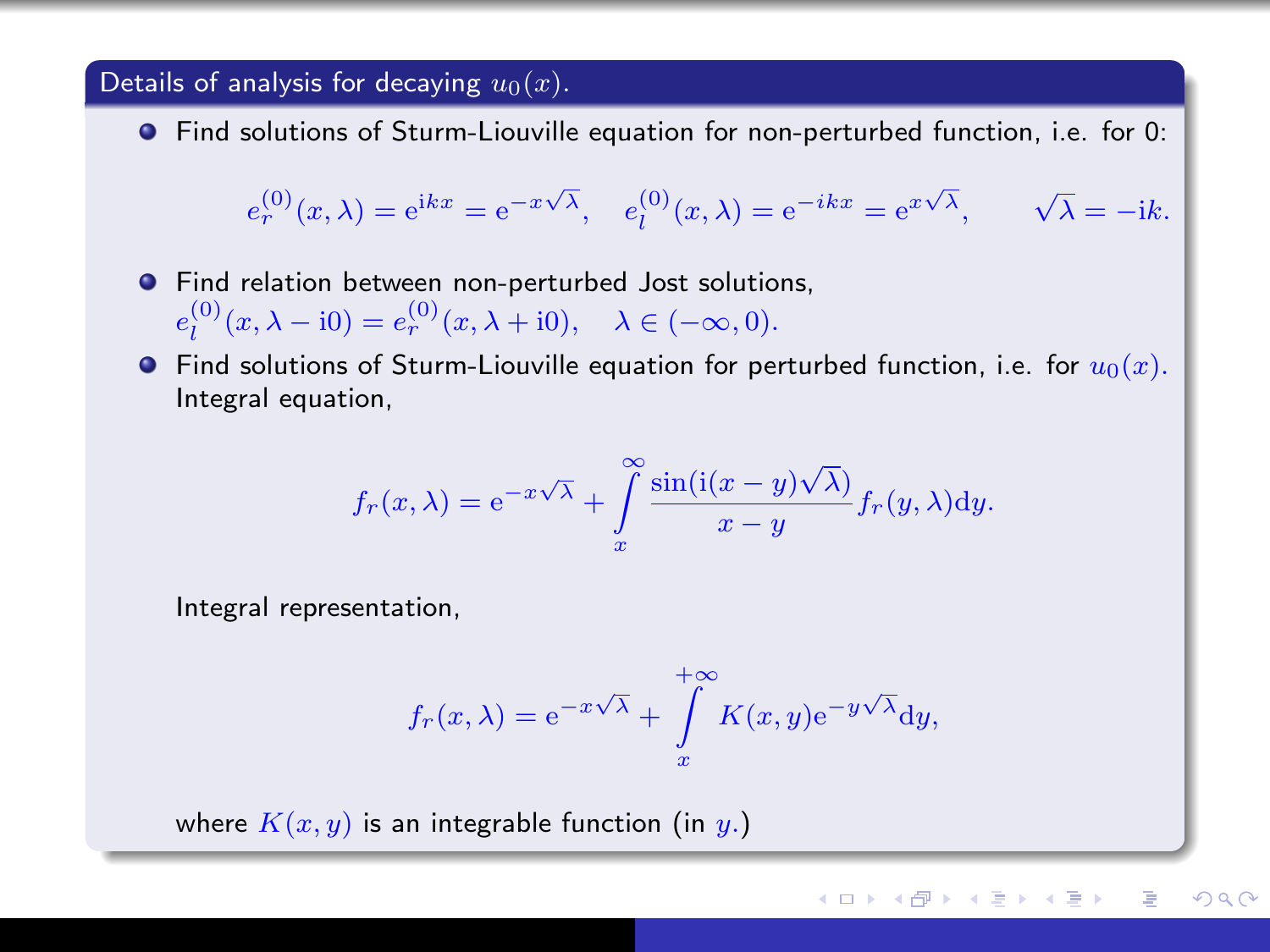Details of analysis for decaying  $u_0(x)$ : Riemann-Hilbert problem

Observe that the function

$$
\Phi(x;\lambda) = \frac{1}{\sqrt{2\sqrt[4]{\lambda}}} \begin{pmatrix} \frac{1}{a(\lambda)} f_l(x,\lambda) & f_r(x,\lambda) \\ \frac{1}{a(\lambda)} \partial_x f_l(x,\lambda) & \partial_x f_r(x,\lambda) \end{pmatrix}, \quad \lambda \in \mathbb{C} \setminus \mathbb{R},
$$

has the same jumps, pole and asymptotics, as in RHP. That is, it solves the RHP for  $t=0$ .

$$
\bullet \text{ jumps: } \Phi_+ = \Phi_-\begin{pmatrix} -\mathrm{i} \, r(\lambda) & -\mathrm{i} \\ -\mathrm{i} (1 - |r(\lambda)|^2) & \mathrm{i} \, \overline{r(\lambda)} \end{pmatrix}, \quad \lambda \in (-\infty, 0);
$$

- poles at  $\lambda_j$  :  $Res_{\lambda_j}\Phi(x,t;\lambda)=\Phi(x,t;\lambda)\begin{pmatrix} 0 & 0 \ \gamma_j & 0 \end{pmatrix}$  $\gamma_j=0$  $\big)$  ;
- asymptotics as  $\lambda \to \infty$ :  $\Phi(x, t; \lambda) = \frac{1}{\sqrt{2}} \lambda^{-\sigma_3/4} (\sigma_3 + \sigma_1) \left( I + \frac{\text{diag}}{\sqrt{\lambda}} + \mathcal{O}(\lambda^{-1}) \right) e^{x \lambda^{1/2} \sigma_3},$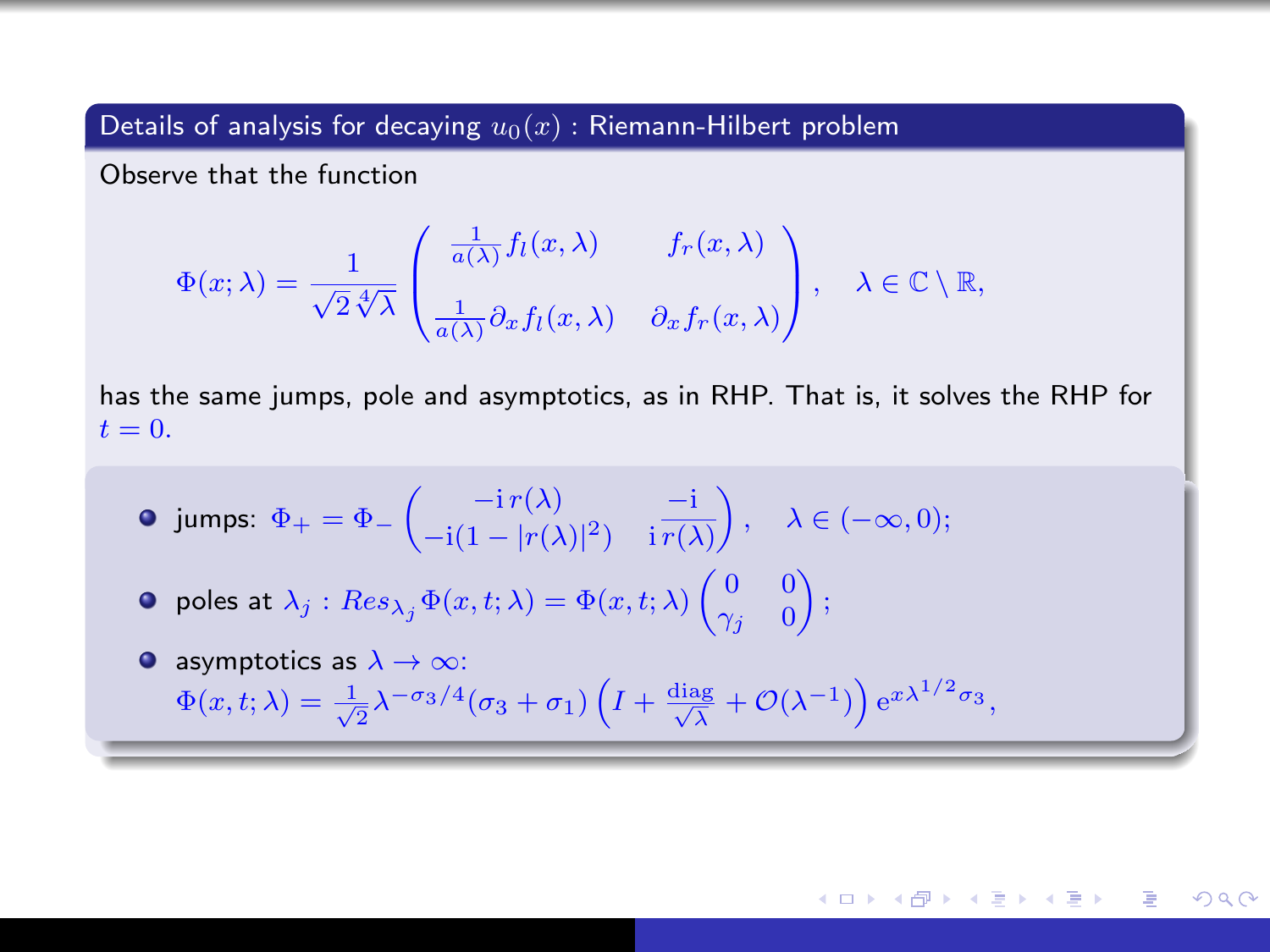## Details of analysis in the growing  $\sqrt[3]{-6x}$  case.

- $\bullet$  What is  $U(x, t)$ ?
- What are the solutions of non-perturbed SL equation, which correspond to the function  $U(x,t)$ ?
- What is the spectrum?
- **•** For a perturbation  $u_0(x)$  of  $U(x, t_0)$ , what are the corresponding solutions of SL equation?

4 17 18

一本 語 下

 $\sim$ 

 $200$ 

- **•** Spectral functions?
- $\bullet$  How to reconstruct  $u_0(x)$  from spectral functions?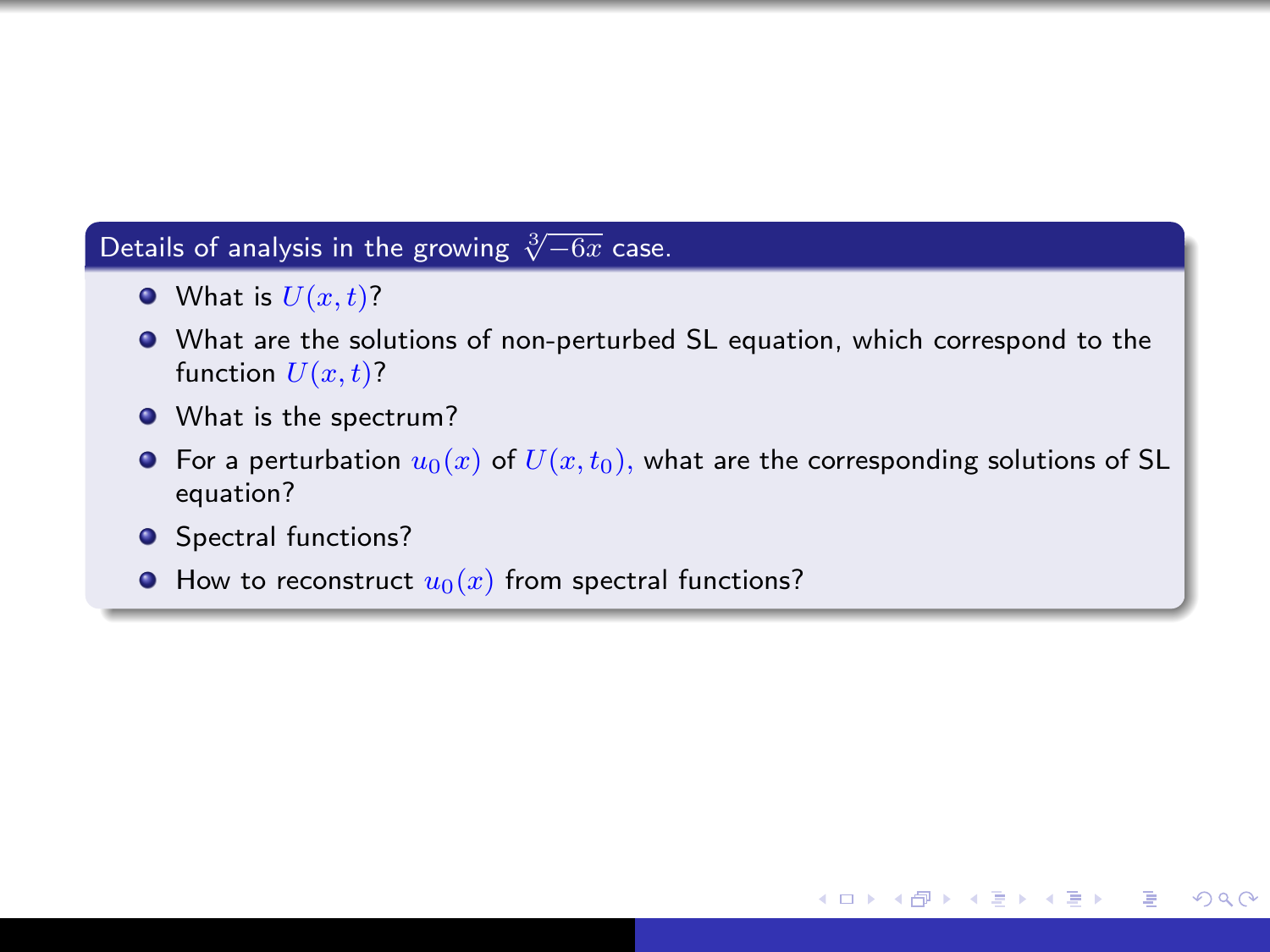To define  $U(x,t)$  and the corresponding solutions of SL equation, take  $r \equiv 0$  in the RHP 2.

## Riemann-Hilbert problem 3

To find a  $2 \times 2$  matrix-valued function  $\mathbb{E}(x, t; \lambda)$ , which

- $1$  is piece-wise analytic in  $\lambda\in\mathbb{C}\setminus\Sigma_\mathbb{E}.$  Here  $\Sigma_\mathbb{E}=\mathbb{R}\cup\gamma_3\cup\gamma_{-3};$   $\gamma_3=(\mathrm{e}^{6\pi\mathrm{i}/7},0),$  $\gamma_{-3} = (e^{-6\pi i/7}, 0)$
- **2** has the jumps as in the picture;
- **3** has the following asymptotics as  $\lambda \to \infty$ , which are uniform w.r.t.  $\arg \lambda \in [-\pi, \pi]$ :

$$
\mathbb{E}(x,t;\lambda) = \frac{\lambda^{-\sigma_3/4}}{\sqrt{2}} \begin{pmatrix} 1 & 1 \\ 1 & -1 \end{pmatrix} \left( I + \frac{diag}{\sqrt{\lambda}} + \overline{\phi}(\lambda^{-1}) \right) e^{\theta \sigma_3},
$$

母 ▶ ヨ ヨ ▶ ヨ ヨ ▶

 $200$ 

where  $\theta = x\sqrt{\lambda} - \frac{t}{3}\lambda^{3/2} + \frac{1}{105}\lambda^{7/2}$ .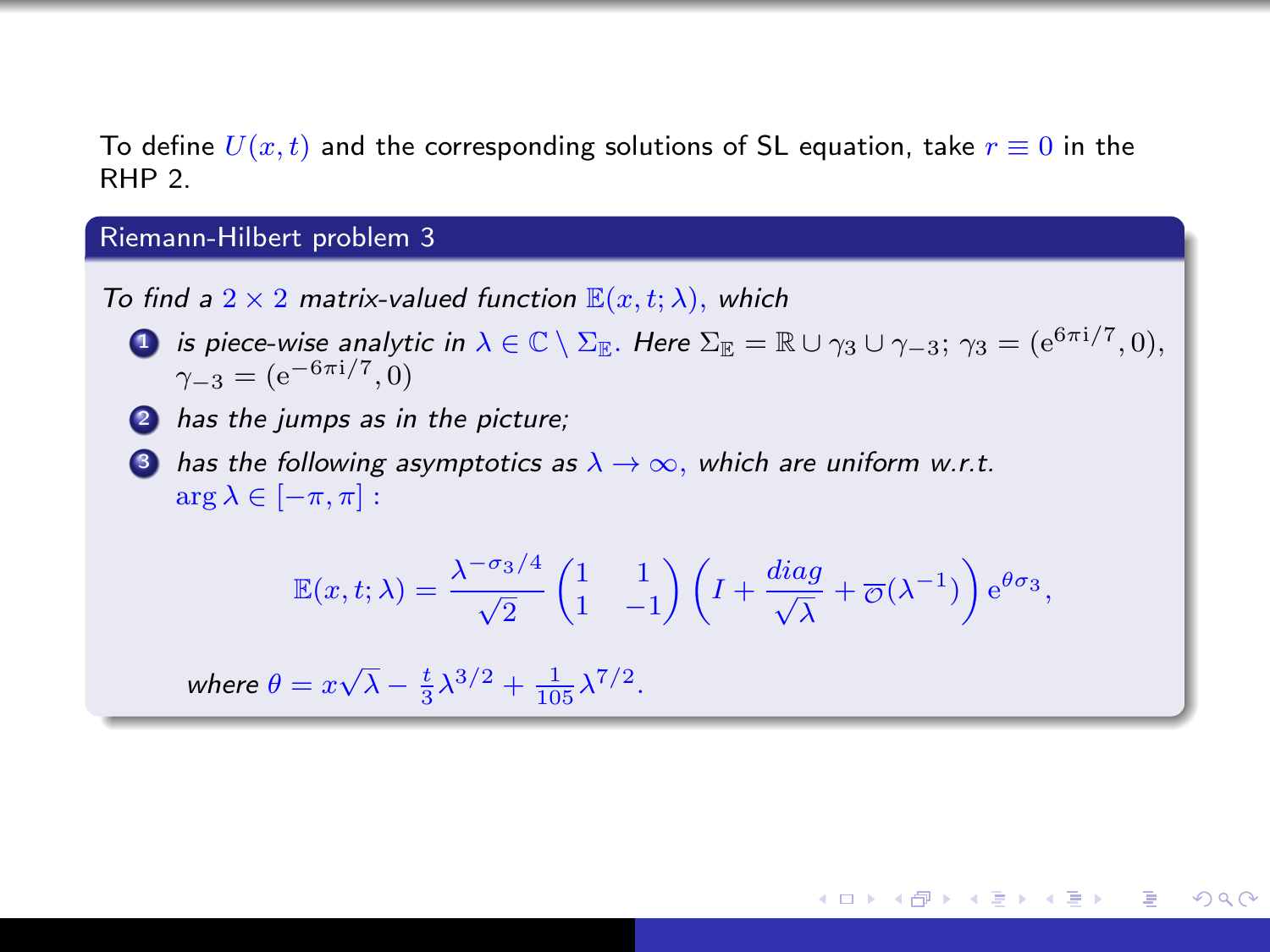

Figure: Contour of the RHP for the function  $\mathbb{E}(x, t; \lambda)$ .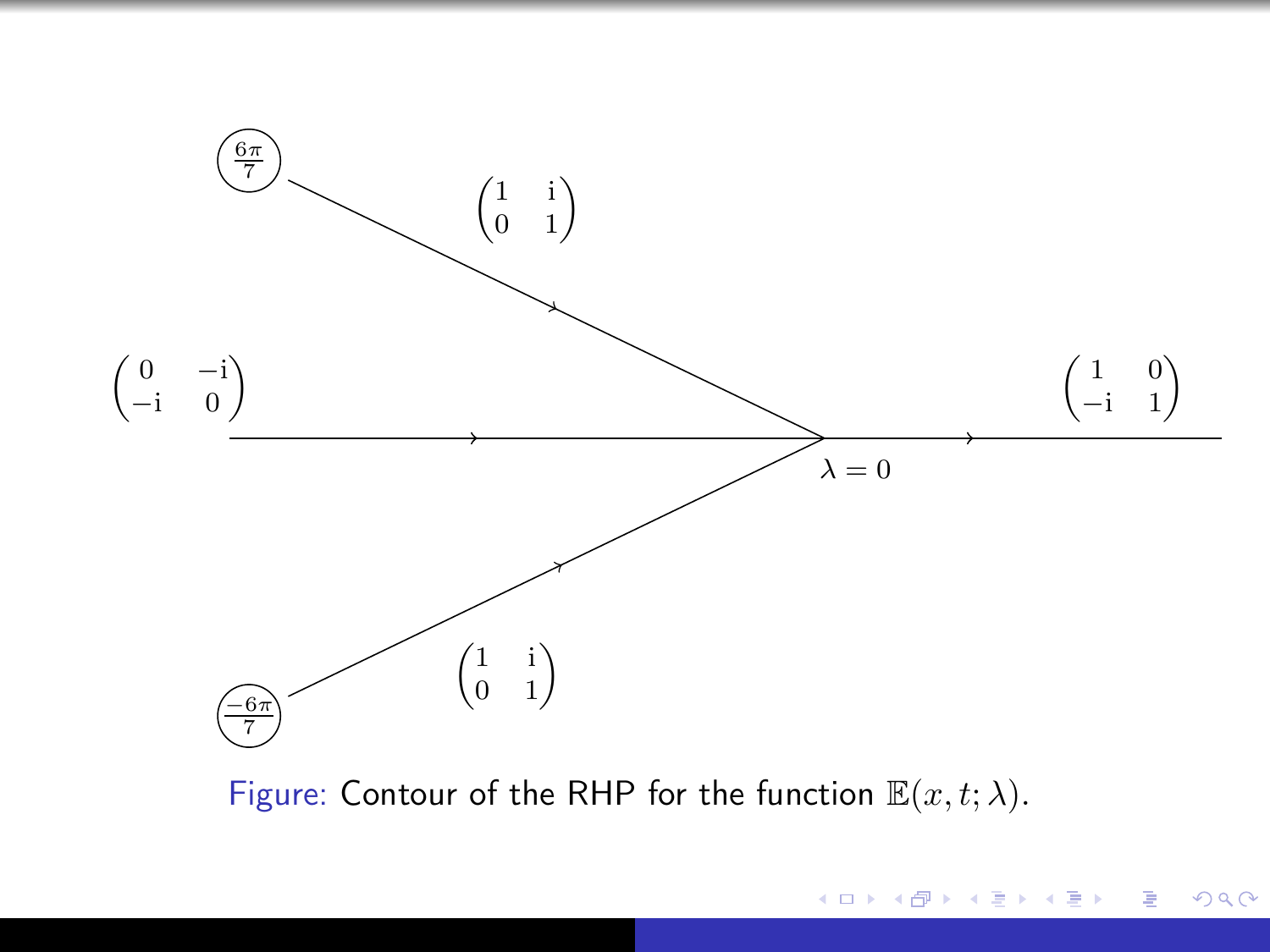Observe that since the jump matrix does not depend on  $x, t, \lambda$ , the derivatives of E w.r.t.  $x, t, \lambda$  satisfy the same jumps, and hence

$$
\mathbb{E}_x \mathbb{E}^{-1} = \mathfrak{U}, \qquad \mathbb{E}_t \mathbb{E}^{-1} = \mathfrak{V}, \qquad \mathbb{E}_\lambda \mathbb{E}^{-1} = \mathfrak{W}
$$

are entire functions of variable  $\lambda$ . From expansion as  $\lambda \to \infty$  (Claeys Vanlessen'08)

$$
\mathbb{E}(x,t;\lambda) = \begin{pmatrix} 1 & 0 \\ b_1 & 1 \end{pmatrix} \left( I + \sum_{j=1}^{J-1} \begin{pmatrix} a_j(x,t) & b_j(x,t) \\ c_j(x,t) & d_j(x,t) \end{pmatrix} \lambda^{-j} + \mathcal{O}(\lambda^{-J}) \right) \cdot \frac{\lambda^{-\sigma_3/4}}{\sqrt{2}} \begin{pmatrix} 1 & 1 \\ 1 & -1 \end{pmatrix} e^{(x\lambda^{1/2} - \frac{t}{3}\lambda^{3/2} + \frac{1}{105}\lambda^{7/2})\sigma_3},
$$

we find that

$$
\mathbb{E}_x \mathbb{E}^{-1} = \begin{pmatrix} 0 & 1 \\ \lambda - 2U(x, t) & 0 \end{pmatrix}, \quad \mathbb{E}_t \mathbb{E}^{-1} = \begin{pmatrix} \frac{U_x}{6} & \frac{-\lambda - U}{3} \\ \frac{-\lambda^2}{3} + \frac{U\lambda}{3} + \frac{4U^2 + U_{xx}}{6} & \frac{-U_x}{6} \end{pmatrix}
$$

 $\mathbb{E} \cdot \mathbb{E}^{-1} =$ a polynomial of 3rd degree in  $\lambda$ , coefficients expressed in terms of  $U, U_x, U_{xx}$ .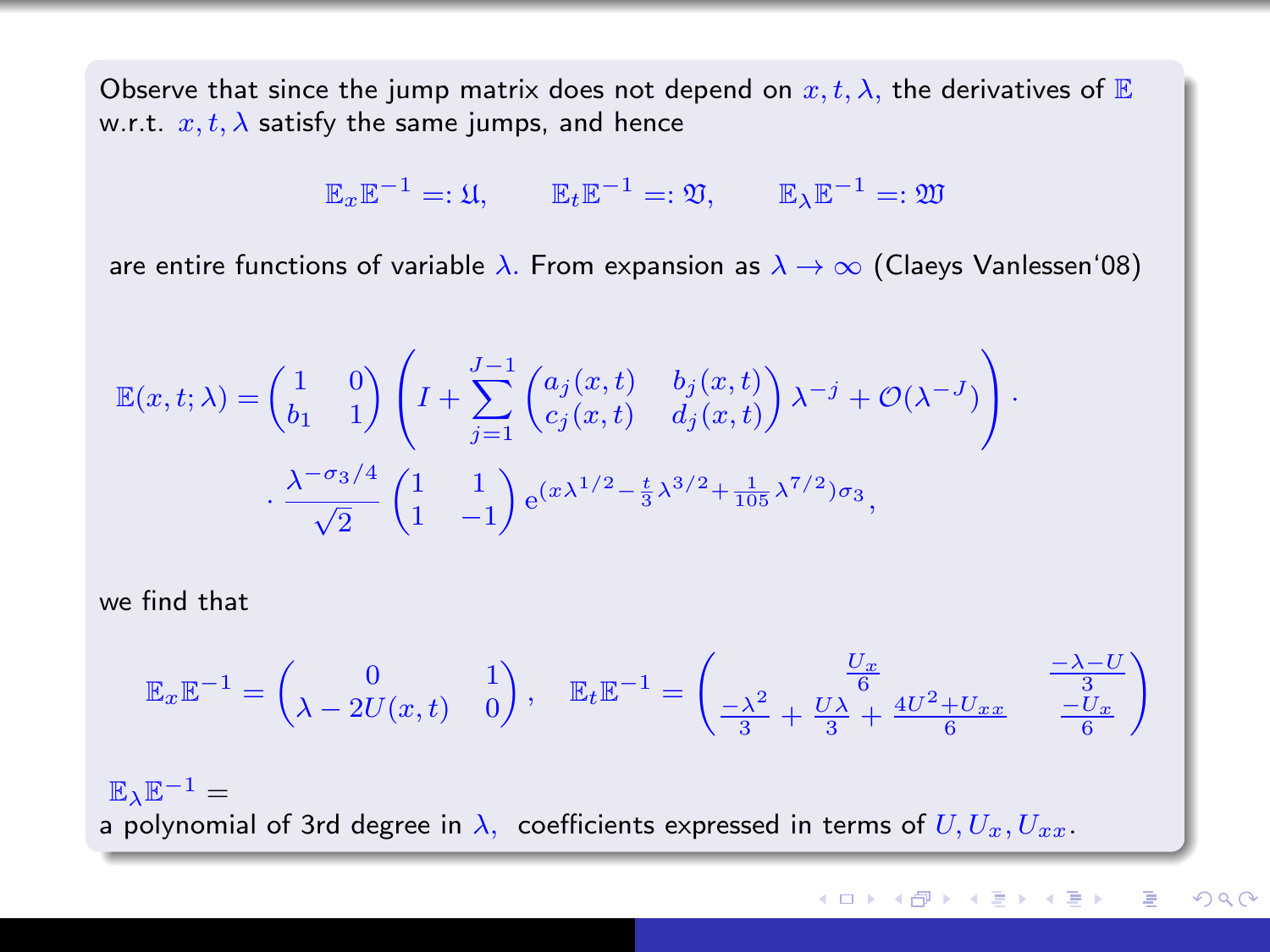and some of the coefficients  $a_j, b_j, c_j, d_j$  are related to the function  $U = U(x, t)$  in the following way:

$$
U(x,t) = 2a_1 - b_1^2 = -b_{1x}, \quad U_x := 2(3a_1b_1 - b_1^3 - b_2 + c_1), \tag{1}
$$

$$
x + \frac{U^3}{15} - \frac{U_x^2}{120} + \frac{UU_{xx}}{60} = \frac{-2a_1^2 + a_2 + 4a_1b_1^2 - b_1^4 - 2b_1b_2 + b_1c_1 - d_2 + 3b_{1t}}{3},
$$
\n(2)

$$
b_1 = \frac{1}{480} \left( 240tU^2 - 20U^4 - 20U(24x + U_x^2) + U_{xx}^2 - 2U_xU_{xxx} \right). \tag{3}
$$

The consistency condition of the system

$$
\begin{cases} \mathbb{E}_x = \mathfrak{U}\mathbb{E}, \\ \mathbb{E}_t = \mathfrak{V}\mathbb{E}, \end{cases}
$$

i.e.

$$
\mathfrak{U}_t - \mathfrak{V}_x + [\mathfrak{U}, \mathfrak{V}] = 0,
$$

 $2990$ 

gives that  $U(x, t)$  satisfies the KdV equation.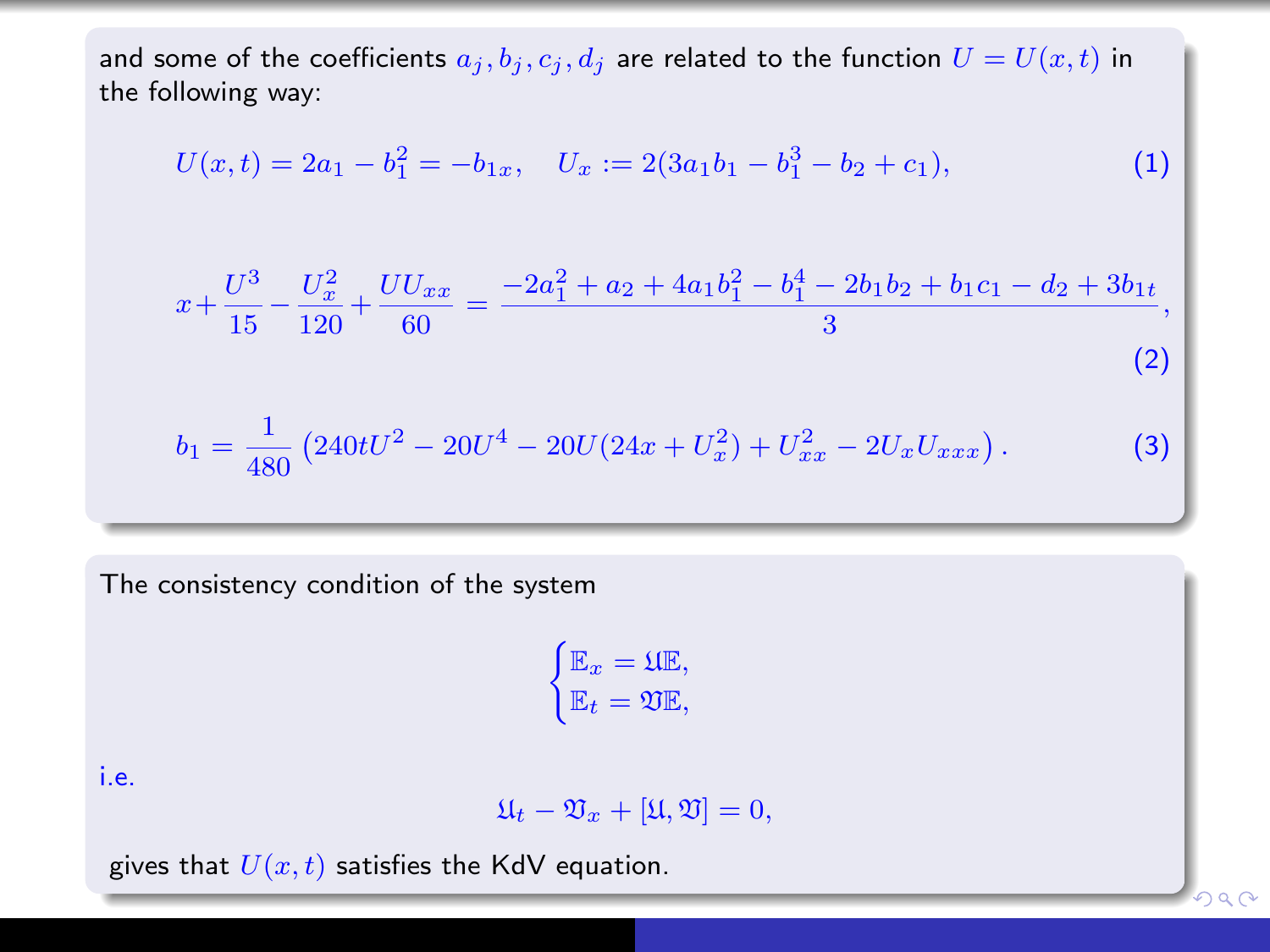

We define solutions  $E_l,E_r$  of SL equation corresponding to  $U(x,t)$  from the columns of E.

メロト メ部 トメ 君 トメ 君 ト

重

つくへ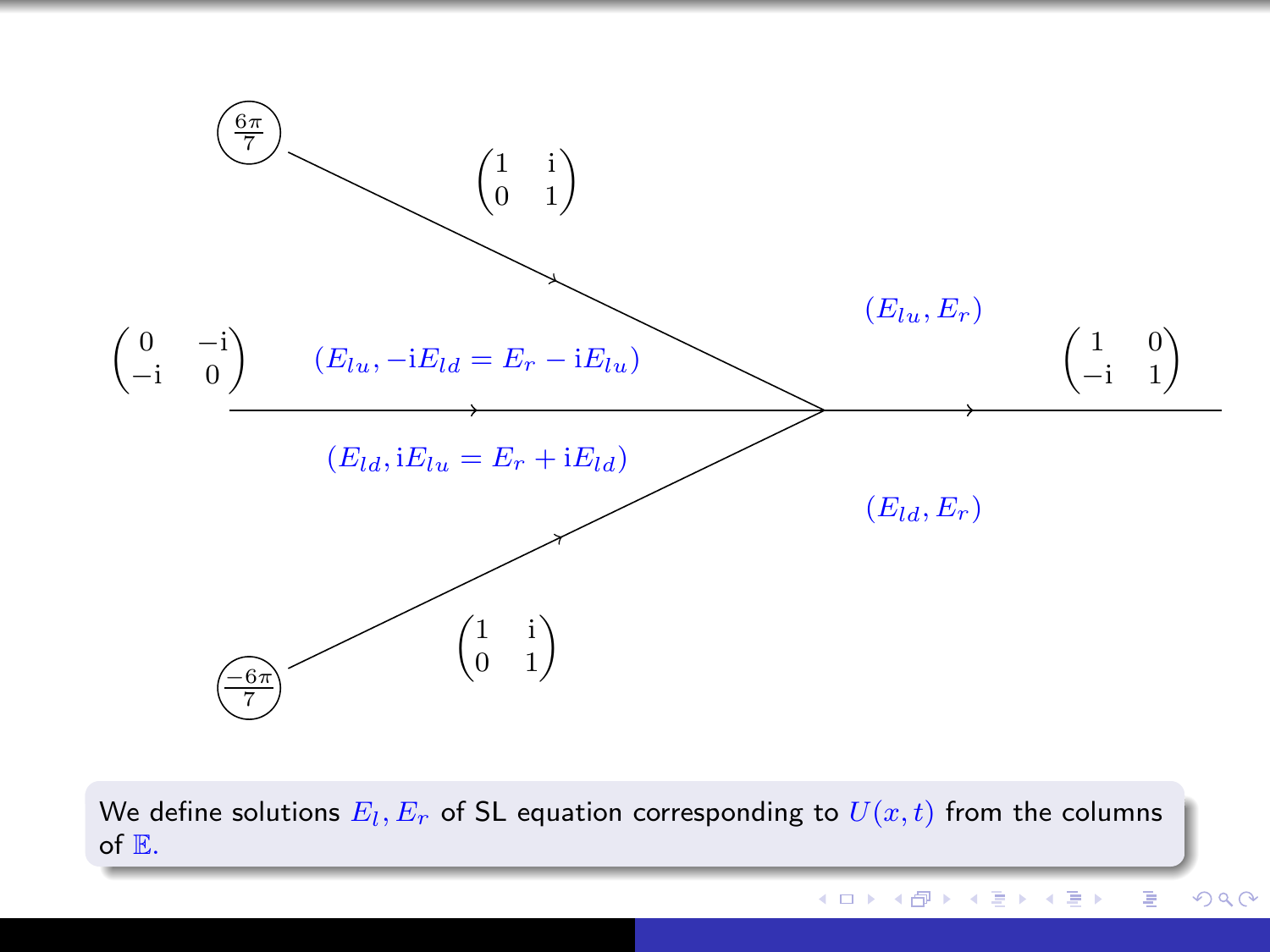#### Theorem. Claeys, Vanlessen '08

- $\bullet$   $U(x, t)$  is real-valued and pole-free for  $x, t \in \mathbb{R}$ ,
- **•** for fixed  $t \in \mathbb{R}$ , the function  $U(x, t)$  has the following asymptotic behavior:

$$
U(x,t) = \sqrt[3]{-6x} + \frac{2t}{\sqrt[3]{-6x}} + \frac{8t^3}{3 \cdot (6x)^{5/3}} + \mathcal{O}(|x|^{-2}), \ x \to \pm \infty.
$$



つくへ 4日) ← 中 ∍ B  $\rightarrow$ 14 ×.  $\sim$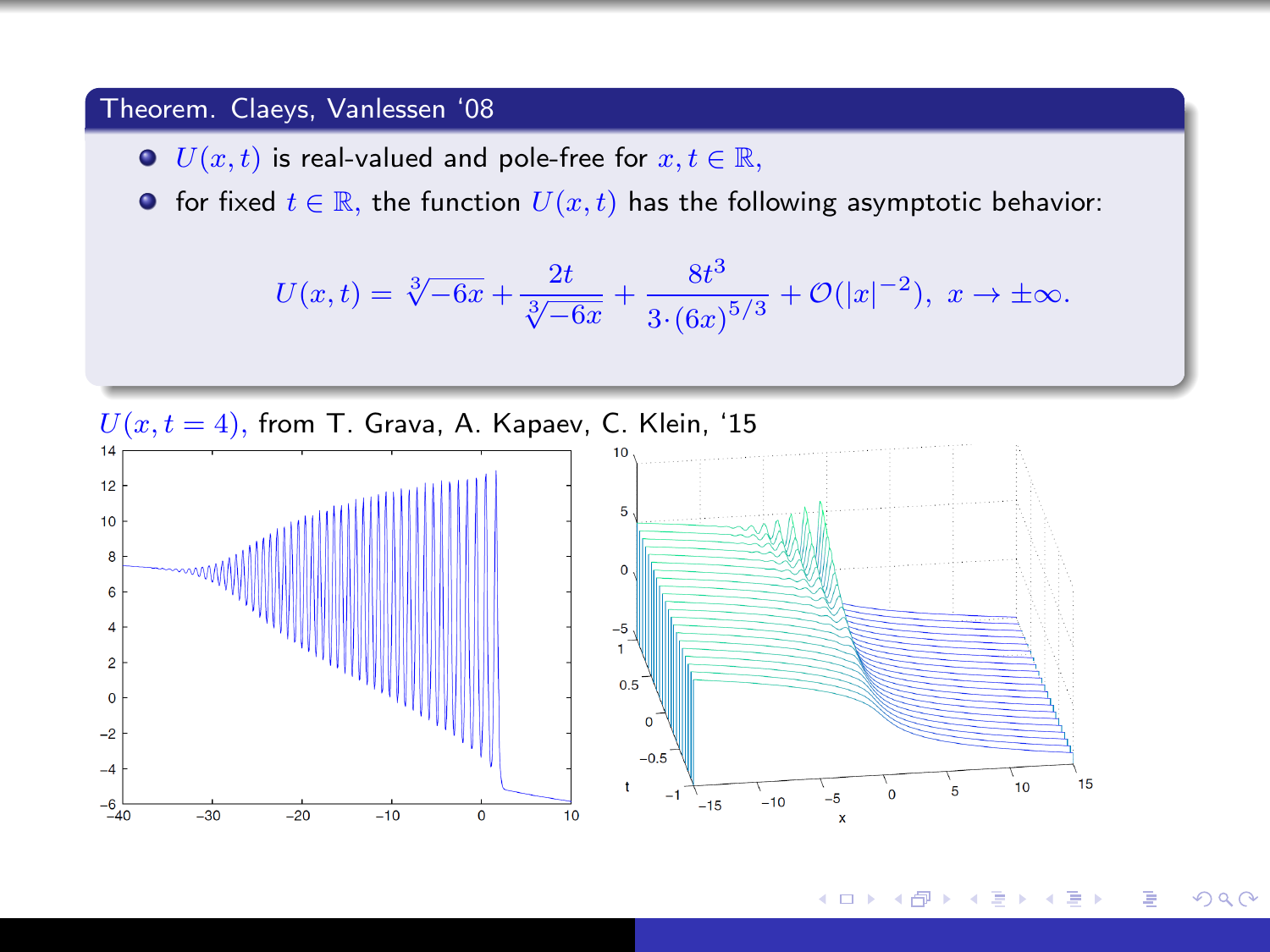If

$$
\int_{-\infty}^{+\infty}\frac{|u_{t_0}(x)-U(x,t_0)|\,\mathrm{d}x}{1+\sqrt[6]{|x|}}<\infty.
$$

then there exist solutions  $F_l(x; \lambda)$ ,  $F_r(x; \lambda)$  of SL equation, determined by their large  $x$  asymptotics:

 $F_l(x, t_0; \lambda) = E_l(x, t_0; \lambda)(1 + \mathcal{O}(1)), \quad x \to -\infty,$  $F_r(x, t_0; \lambda) = E_r(x, t_0; \lambda) (1 + \varphi(1)), \quad x \to -\infty,$ 

## Properties of  $F_l, F_r$

**1** Analyticity:  $F_l(x, t_0; \lambda)$  is analytic in  $\lambda \in \mathbb{C} \setminus \mathbb{R}$  and continuous up to the boundary. Denote

$$
F_l \equiv \begin{cases} F_{lu}, \Im \lambda > 0, \\ F_{ld}, \Im \lambda < 0. \end{cases}
$$

 $2990$ 

 $F_r(x, t_0; \lambda)$  is an entire function.

<sup>2</sup> Symmetry:

 $\overline{F_r(x, t_0; \overline{\lambda})} = F_l(x, t_0; \lambda), \qquad \overline{F_r(x, t_0; \overline{\lambda})} = F_r(x, t_0; \lambda).$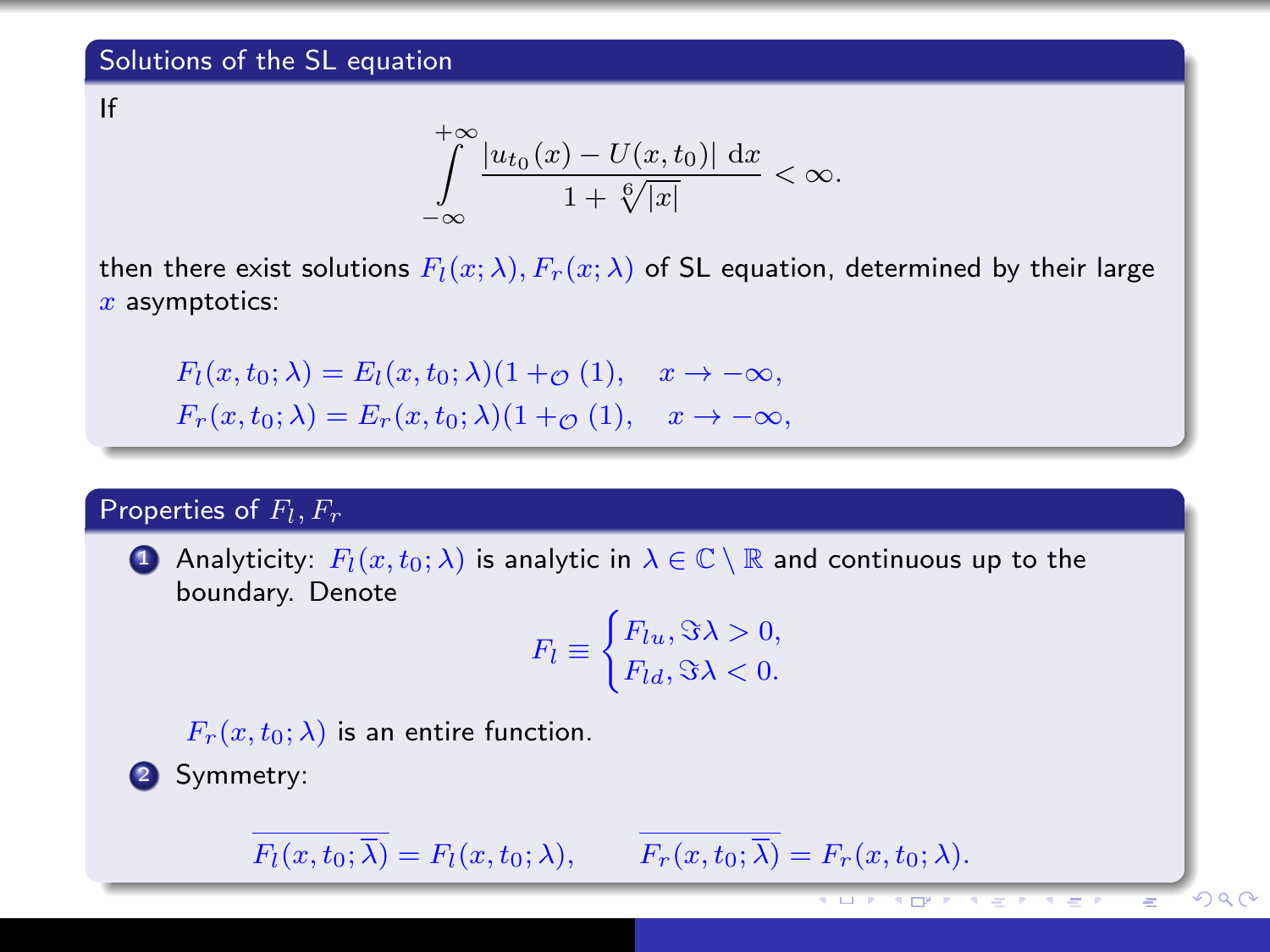

## $\det(F_{lu}, F_{ld}) = W \{f_{lu}, f_{ld}\} = -i.$

**4** Additional smoothness: if  $u_{t_0}(x) \in C^n(\mathbb{R})$ , then  $F_l(x; \lambda), F_r(x; \lambda) \in C^{n+2}(\mathbb{R})$ .

#### Large  $\lambda$  behavior of  $F_l, F_r.$

If  $\exists A < B$  such that

 $u_{t_0}(x) = U(x,t_0), \quad \text{ for } x < A \text{ and for } x > B,$ 

then, for any fixed  $x \in \mathbb{R}$ , uniformly w.r.t.  $\arg \lambda \in [-\pi, 0] \cup [0, \pi]$ ,

$$
F_l(x, t_0; \lambda) = E_l(x, t_0; \lambda) \left( 1 + \mathcal{O}(\frac{1}{\sqrt{\lambda}}) \right), \quad \lambda \to \infty,
$$

and for any fixed  $\varepsilon > 0$  uniformly w.r.t.  $\arg \lambda \in [-\pi + \varepsilon, \pi - \varepsilon],$ 

$$
F_r(x, t_0; \lambda) = E_r(x, t_0; \lambda) \left( 1 + \mathcal{O}(\frac{1}{\sqrt{\lambda}}) \right), \quad \lambda \to \infty,
$$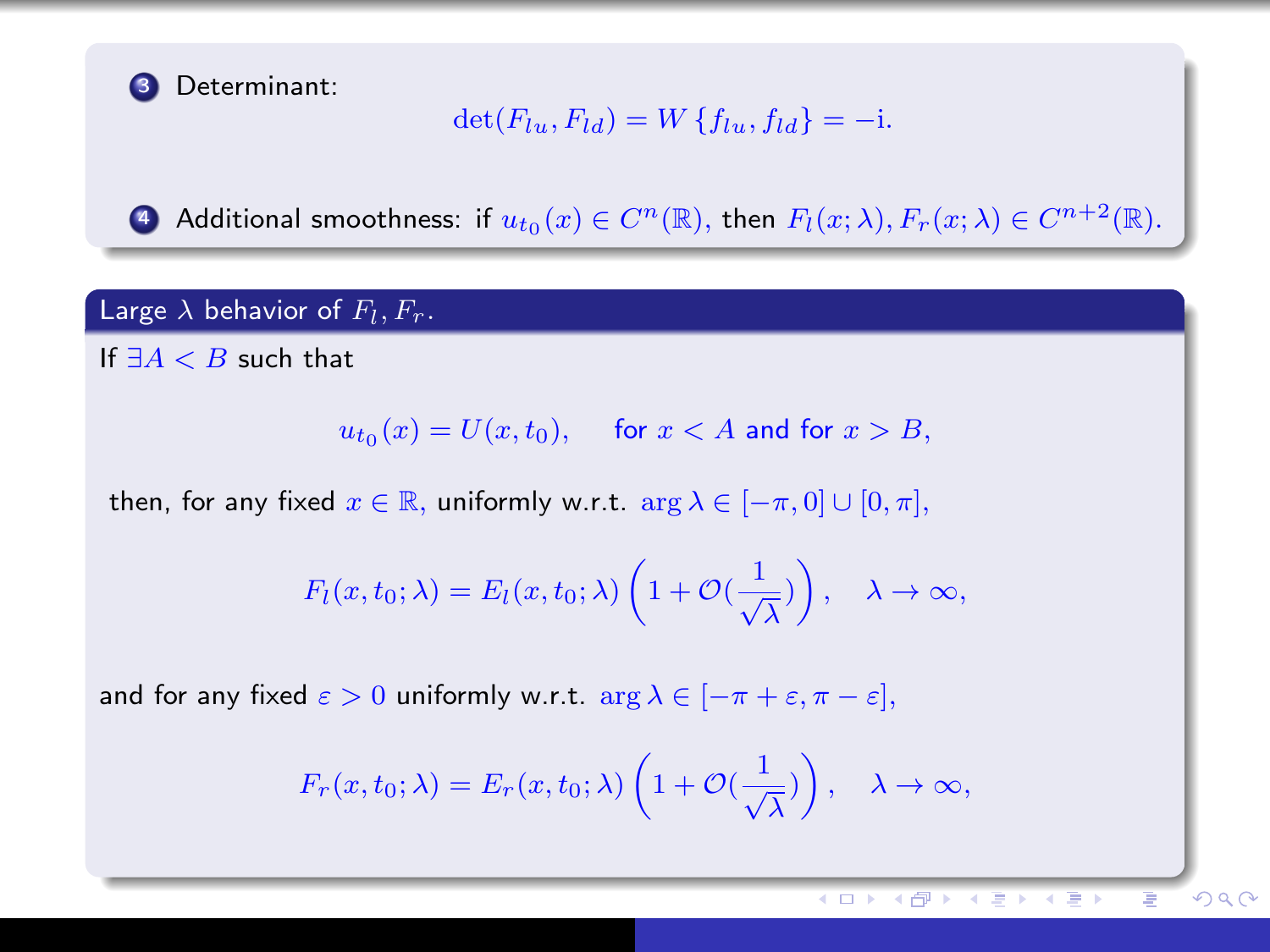## Remark about non-compactly supported perturbations

It is not trivial to obtain large  $\lambda$  asymptotics of  $F_l,F_r$  in the case of non-compactly supported perturbations, because of the presence of the term  $\frac{1}{\sqrt{\lambda-\lambda_0(y)}}$  in the corresponding integral equations, in which both  $\lambda$  and  $\lambda_0(y)$  might be large, but their difference might be small. Here  $\lambda_0(y)$  is a real solution of  $\lambda_0^3 - 24t\lambda_0 + 48y = 0$ .

*向* ▶ ( ヨ ) ( ヨ )

 $200$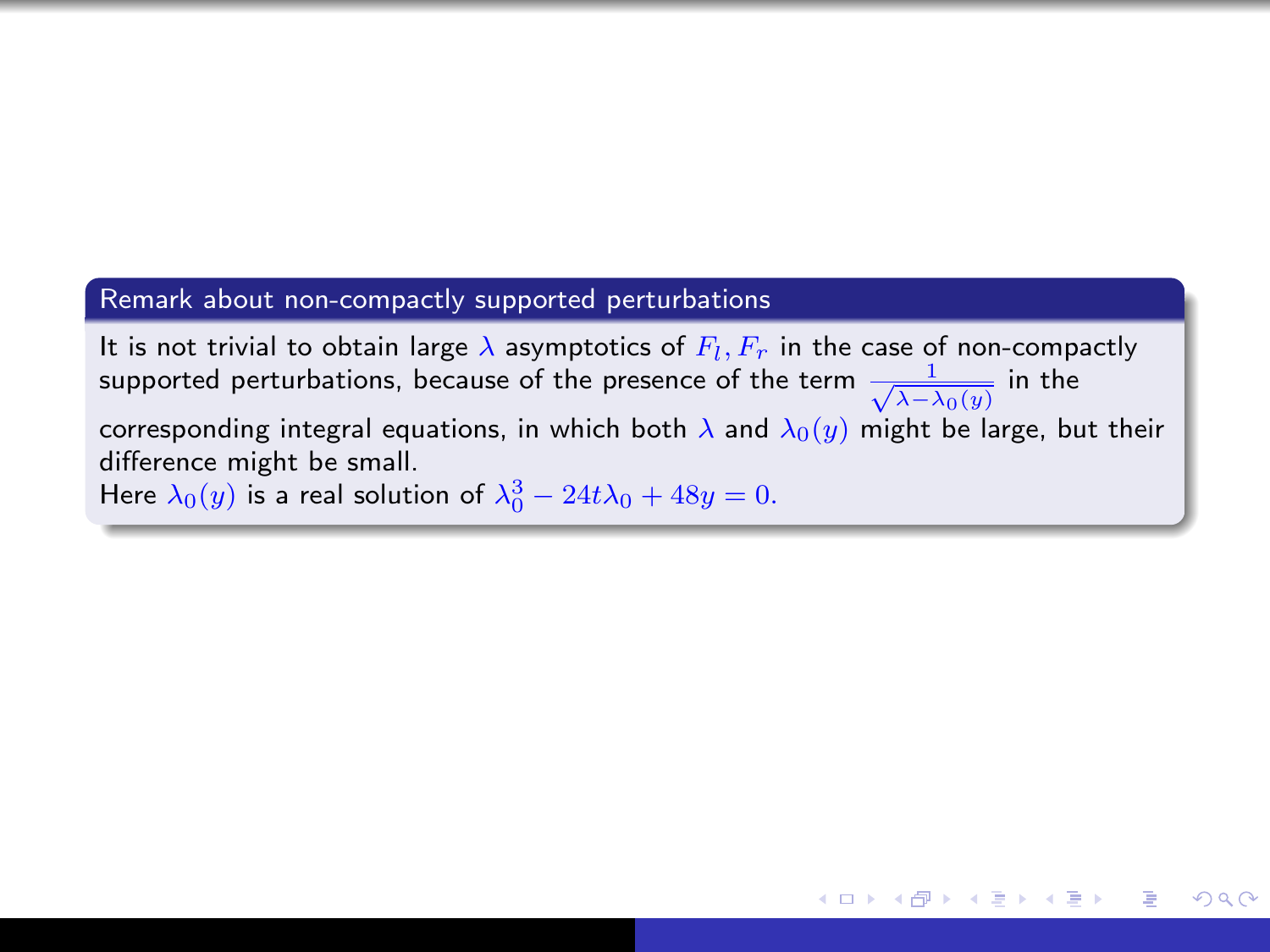## Spectral function  $a(\lambda)$ .

On the real line  $\lambda \in \mathbb{R}$ , we have three solutions  $F_{lu}, F_{ld}, F_r$  of the SL equation. The relation between them is:

$$
F_r(x, t_0; \lambda) = ia_d(\lambda) F_{lu}(x, t_0; \lambda) - ia_u(\lambda) F_{ld}(x, t_0; \lambda),
$$

where the function  $a(\lambda)$  is analytic in analytic in  $\lambda \in \mathbb{C} \setminus \mathbb{R}$ , continuous up to the boundary, and is expressed in terms of  $F_l,F_r$  as follows:

$$
a(\lambda) := \det(F_r, F_l), \quad a_u(\lambda) := \det(F_r, F_{lu}), \ a_d(\lambda) := \det(F_r, F_{ld}),
$$

$$
a(\lambda) \equiv \begin{cases} a_u(\lambda), \Im \lambda > 0, \\ a_d(\lambda), \Im \lambda < 0. \end{cases}
$$

∢ロ ▶ (何 ▶ (ヨ ▶ (ヨ ▶

 $200$ 

Question: Is there only one spectral function?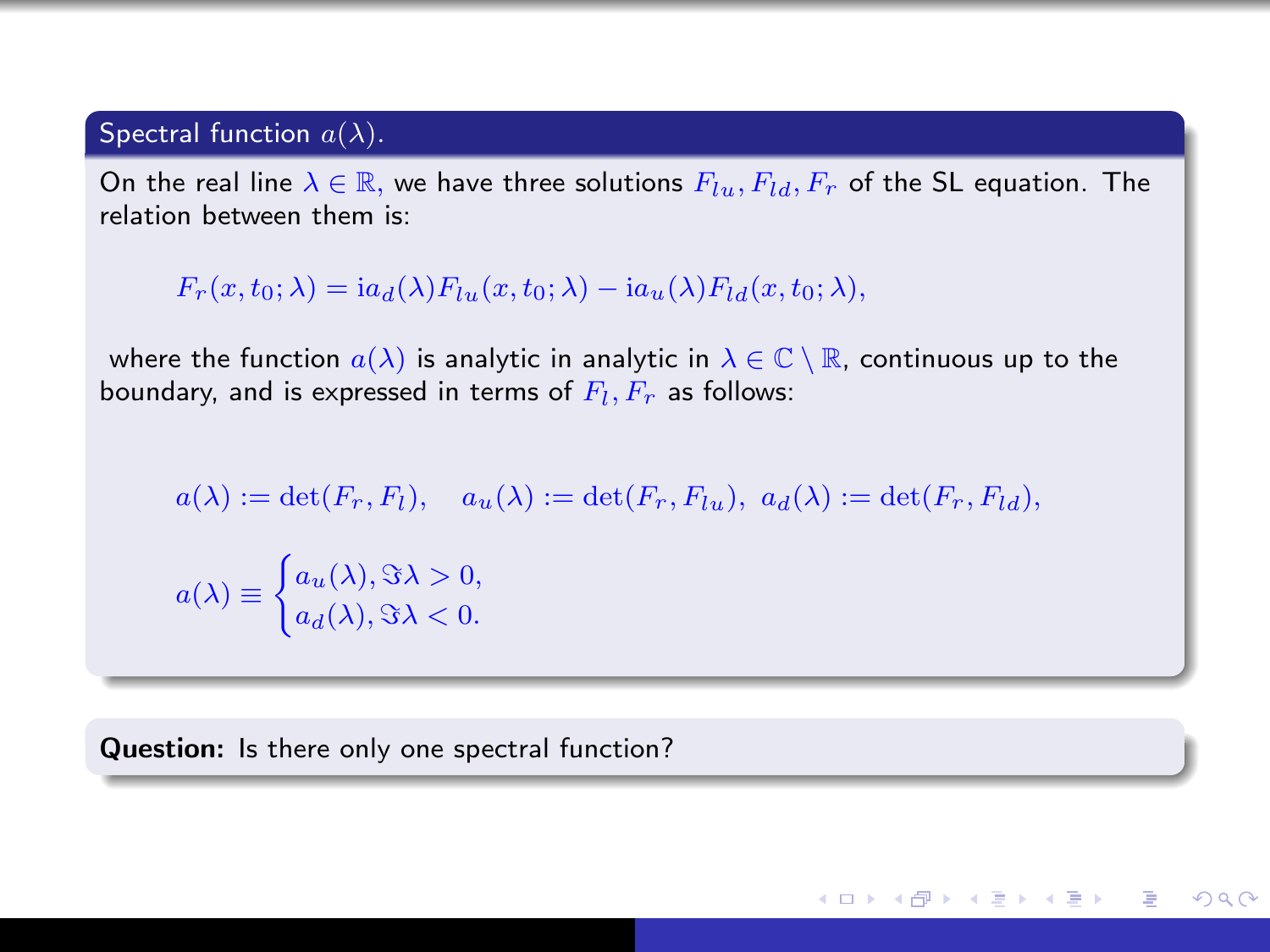#### Spectral function  $b(\lambda)$

Let the functions  $h_1(x; \lambda)$ ,  $h_2(x; \lambda)$  be solutions of SL, corresponding to  $u_0(x)$  for  $A < x < B$ , i.e.

$$
h_{xx} + 2u_0(x)h = \lambda h, \quad A < x < B,
$$

and let their Wronskian

$$
W(\lambda) = \{h_1, h_2\} \equiv h_1 h_{2x} - h_2 h_{1x}
$$

not be identically 0. Then the functions  $f_l, f_r$  have the form

$$
f_l(x, t_0, \lambda) = \begin{cases} e_l(x, t_0, \lambda), & x < A, \\ \frac{1}{W(\lambda)} \left[ \{e_l, h_2\}_A h_1(x; \lambda) - \{e_l, h_1\}_A h_2(x; \lambda) \right], & A < x < B, \\ b(\lambda) e_r(x, t_0, \lambda) + a(\lambda) e_l(x, t_0, \lambda), & x > B, \end{cases}
$$

and

$$
f_r(x, t_0, \lambda) = \begin{cases} \n\text{i}(a_d - a_u) e_l(x, t_0, \lambda) + a(\lambda; t_0) e_r(x, t_0, \lambda), & x < A, \\
\frac{1}{W(\lambda)} \left[ \{e_r, h_2\}_B h_1(x, t_0, \lambda) - \{e_r, h_1\}_B h_2(x, t_0, \lambda) \right], & x < A, \\
e_r(x, t_0, \lambda), & x > B.\n\end{cases}
$$

K ロ ▶ K @ ▶ K 경 ▶ K 경 ▶ X 경

 $QQ$ 

The function  $b(\lambda)$  is determined through the large  $x\to +\infty$  behaviour of  $f_l,$ 

$$
b(\lambda) \equiv \begin{cases} b_u(\lambda), \Im \lambda > 0, \\ b_d(\lambda), \Im \lambda < 0, \end{cases}
$$

Define  $r(\lambda) = \frac{b(\lambda)}{a(\lambda)}$ .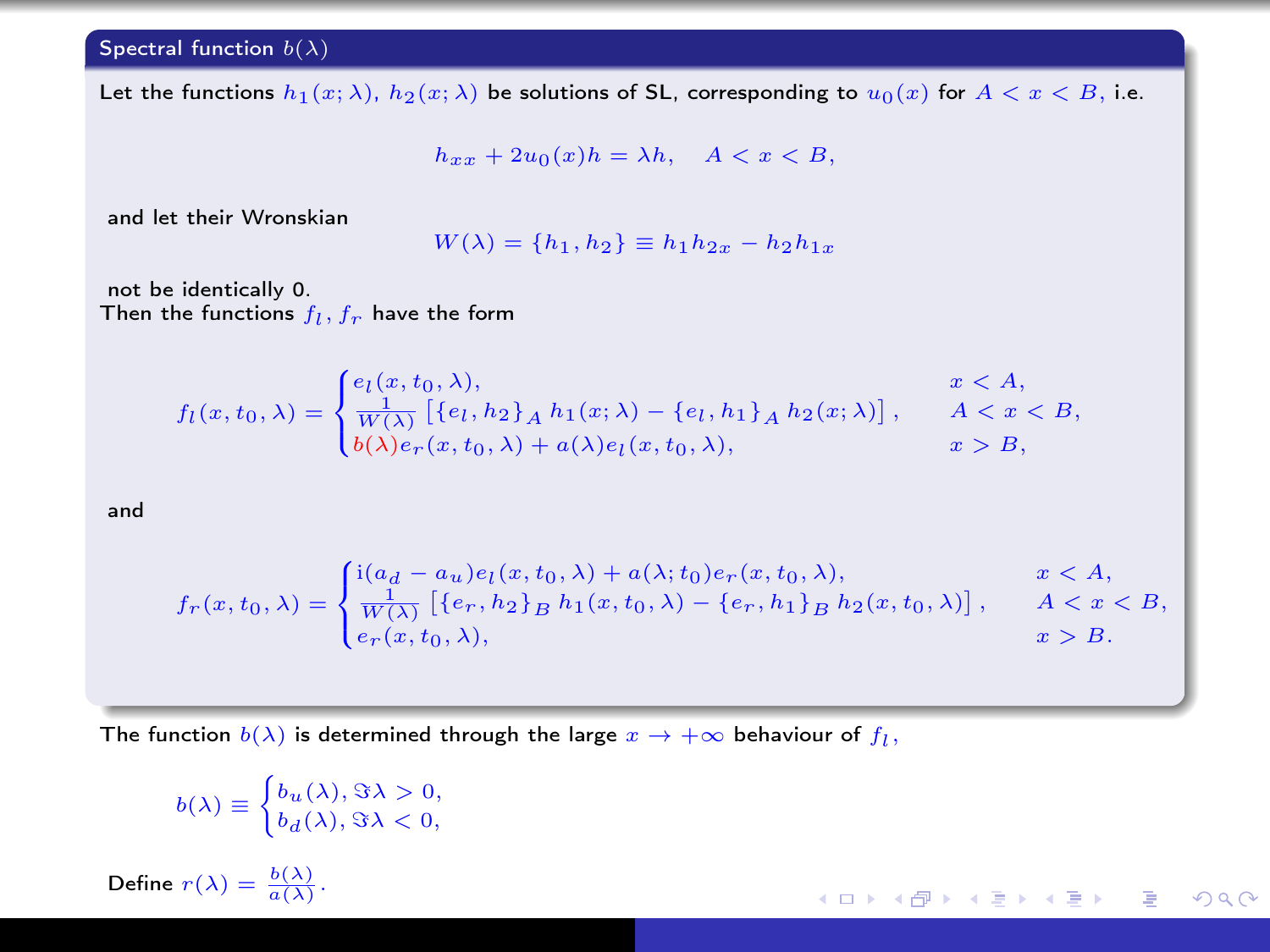#### Properties of  $a(\lambda)$ ,  $b(\lambda)$ ,  $r(\lambda)$ .

- **1** Functions  $a(\lambda), b(\lambda)$  are analytic in  $\mathbb{C} \setminus \mathbb{R}$ , and continuous up to the boundary.
- 2 The restrictions  $a_n(\lambda)$ ,  $b_n(\lambda)$  of  $a(\lambda)$ ,  $b(\lambda)$  to the upper half-plane  $\Im \lambda > 0$ , can be extended analytically to  $\mathbb{C}$ ; the restrictions  $a_d(\lambda)$ ,  $b_d(\lambda)$  of  $a(\lambda)$ ,  $b(\lambda)$  to the lower half-plane  $\Im \lambda < 0$  are related to  $a_u, b_u$  as  $a_u(\overline{\lambda}) = a_d(\lambda), b_u(\overline{\lambda}) = b_d(\lambda)$ .

**3** Symmetries:

$$
a(\lambda) = \overline{a(\overline{\lambda})}, \qquad b(\lambda) = \overline{b(\overline{\lambda})}.
$$

4 Large  $\lambda \to \infty$  behavior: uniformly w.r.t.  $\arg \lambda \in [-\pi, 0] \cup [0, \pi]$ ,

$$
a(\lambda) = 1 + \frac{1}{\sqrt{\lambda}} \int_{A}^{B} (U(x, t_0) - u_0(x)) \mathrm{d}x + \overline{\mathcal{O}}\left(\frac{1}{\sqrt{\lambda}}\right).
$$

**5** Function  $a(\lambda)$  does not vanish nowhere, i.e.  $a_u(\lambda) \neq 0$  for  $\Im \lambda > 0$ . Moreover,  $a_u(\lambda) \neq 0$  for  $\lambda \in \mathbb{C}$ .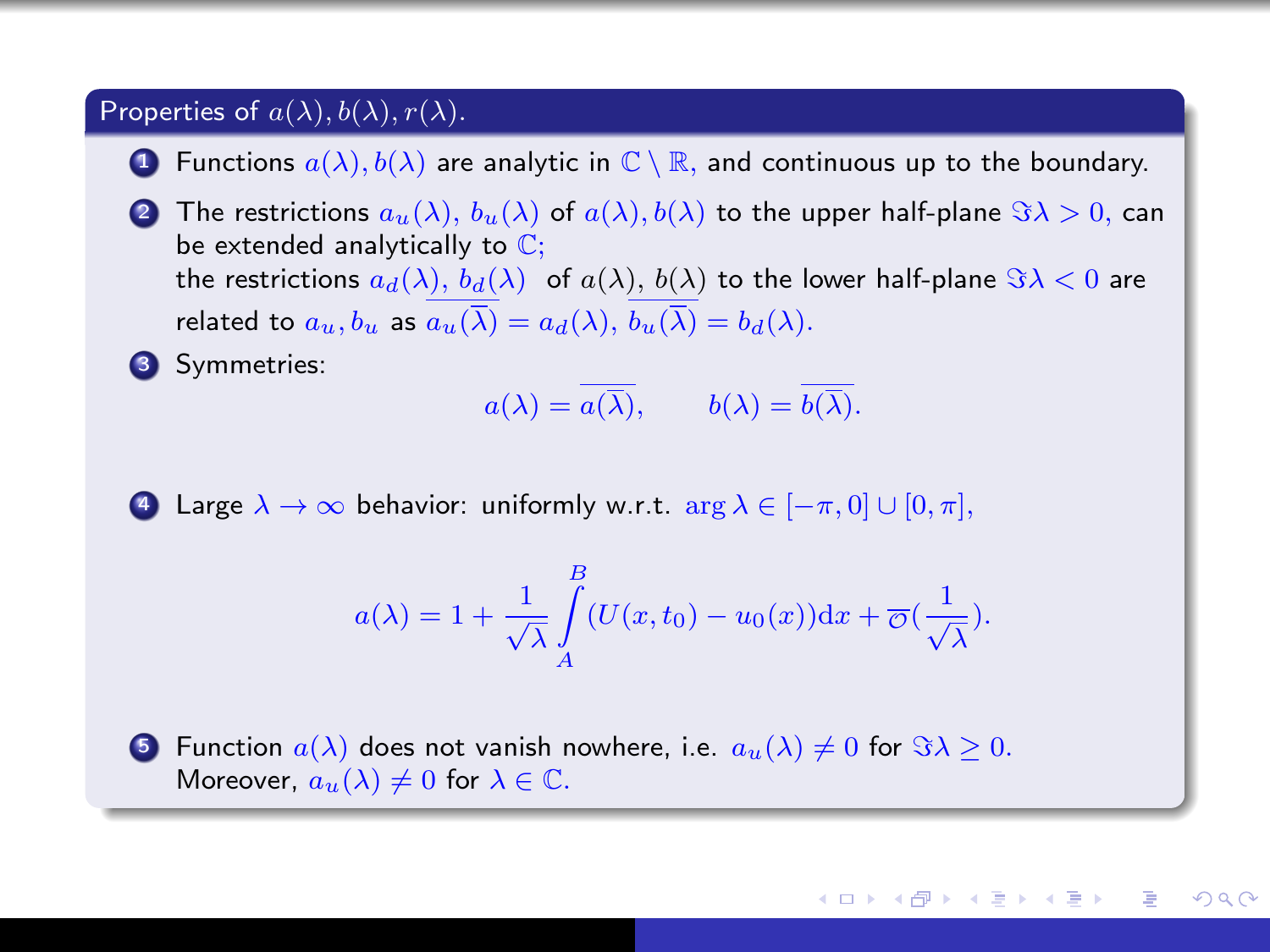#### Properties of  $a(\lambda)$ ,  $b(\lambda)$ ,  $r(\lambda)$  (continuation)

**6** Large  $\lambda \to \infty$  behaviour of  $r(\lambda)$ . If  $u_0 \in BV_{loc}$ , then for  $\lambda \to \infty$ , uniformly w.r.t.  $\arg \lambda \in [-\pi, \pi]$ ,

$$
r_u(\lambda) = \mathcal{O}\left(\frac{1}{\lambda}\right) \cdot e^{2(B\lambda^{1/2} - \frac{t_0}{3}\lambda^{3/2} + \frac{1}{105}\lambda^{7/2})\sigma_3}
$$

Furthermore, if  $u_0\in BV_{loc}^{(N)},$  then

$$
r_u(\lambda) = \mathcal{O}(\lambda^{-\frac{N}{2}-1}) \cdot e^{2(B\lambda^{1/2} - \frac{t_0}{3}\lambda^{3/2} + \frac{1}{105}\lambda^{7/2})\sigma_3}.
$$

Furthermore, if  $u_0\in BV_{loc}^{(\infty)},$  then for any  $N,$ 

$$
r_u(\lambda) = \mathcal{O}(\lambda^{-\frac{N}{2}-1}) \cdot e^{2(B\lambda^{1/2} - \frac{t_0}{3}\lambda^{3/2} + \frac{1}{105}\lambda^{7/2})\sigma_3}.
$$

**2** As  $s \to \pm \infty$ ,  $s \in \mathbb{R}$ ,  $\Im r_u(s) = \mathcal{O}(|s|^{-1}).$ 

8 For  $s \in \mathbb{R}$ ,  $\Im r_u(s) < \frac{1}{2}$  $\frac{1}{2}$  and  $\Im r_d(s) > -\frac{1}{2}$  $\frac{1}{2}$ .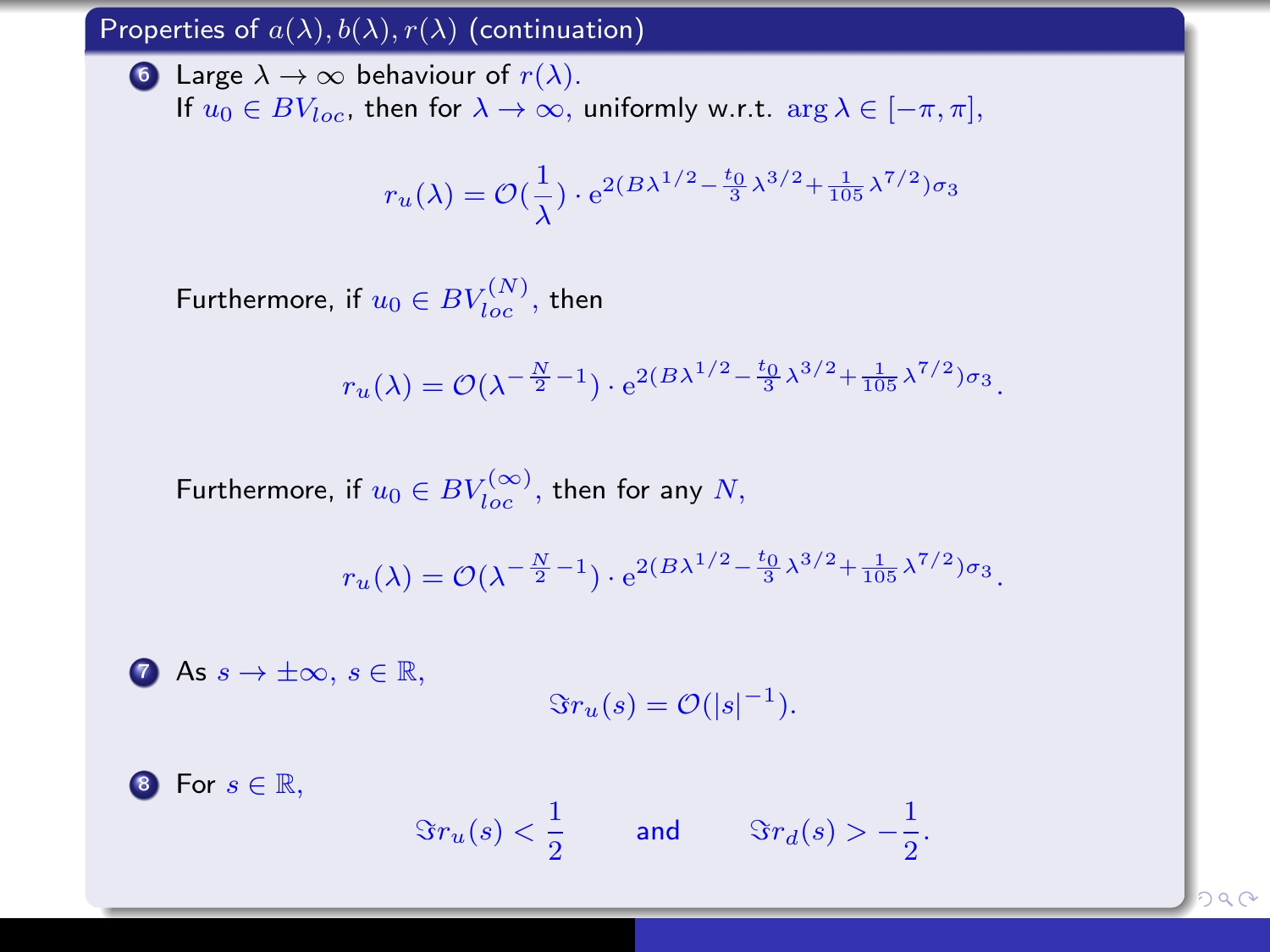#### Properties of  $a(\lambda)$ ,  $b(\lambda)$ ,  $r(\lambda)$  (continuation 2)

**9**  $r_u(\lambda) - \overline{r_u(\overline{\lambda})} \neq i$  for all  $\lambda \in \mathbb{C}$ ;

**10** As  $\lambda \to \infty$ , uniformly w.r.t.  $\arg \lambda \in [-\pi, \pi]$ ,

$$
a_u(\lambda; t_0) - \overline{a_u(\overline{\lambda}; t_0)} = \mathcal{O}(\frac{1}{\lambda}) \cdot e^{-2\theta(A, t_0; \lambda)}
$$

$$
\bigoplus r_u(\lambda) - r_d(\lambda) = \mathrm{i} \left( 1 - \frac{1}{a_u(\lambda) a_d(\lambda)} \right).
$$

2 Functions  $a_u$ ,  $a_d$  can be expressed in terms of  $r_u$  in the following way:

$$
a_u(\lambda) = \exp\left\{\frac{-1}{2\pi i} \int_{-\infty}^{+\infty} \frac{\ln(1 - 2\Im r_u(s))ds}{s - \lambda} \right\}, \quad \text{for } \Im \lambda > 0,
$$

$$
= \frac{1}{1 + i\left(r_u(\lambda) - \overline{r_u(\lambda)}\right)} \cdot \exp\left\{\frac{-1}{2\pi i} \int_{-\infty}^{+\infty} \frac{\ln(1 - 2\Im r_u(s))ds}{s - \lambda} \right\}, \quad \text{for } \Im \lambda < 0.
$$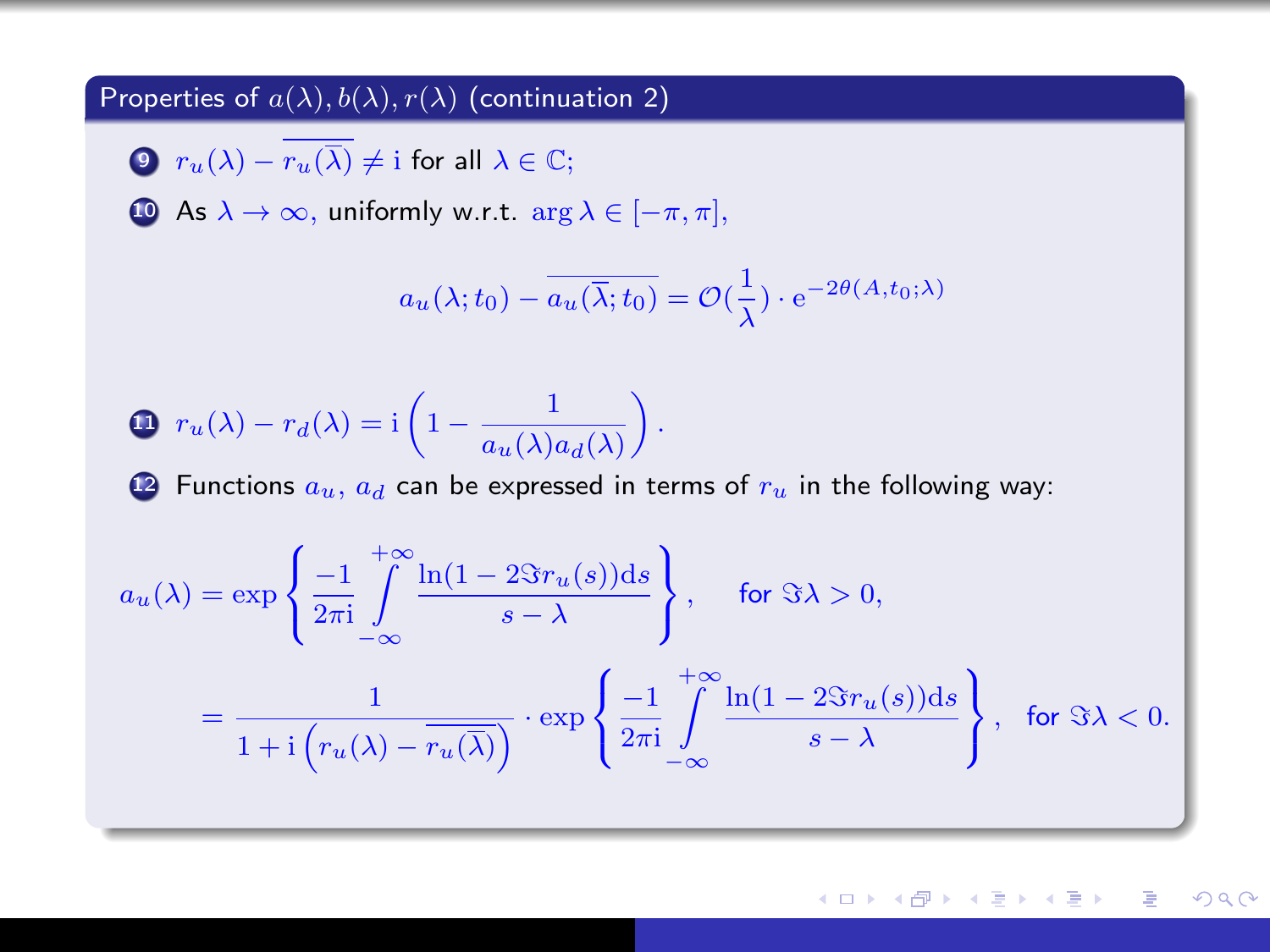#### Remark

It follows from the jump relation of  $r(\lambda)$  that the function

$$
\mathcal{E}(\lambda) = \frac{b}{a} - \underbrace{\frac{1}{2\pi} \int_{-\infty}^{+\infty} \frac{1 - \frac{1}{a_u(s)a_d(s)}}{s - \lambda} ds}_{\mathcal{O}(\frac{1}{\sqrt{\lambda}})}
$$

is an entire function in the whole complex plane. It satisfies the symmetry condition  $\mathcal{E}\left(\,\overline{\lambda}\,\right)=\mathcal{E}(\lambda),$  and, if  $u_{t_0}(x)=c$  for  $A < x < B,$  then it has the uniform w.r.t.  $\arg \lambda$ asymptotics as  $\lambda \to \infty$ 

$$
\mathcal{E}(\lambda) = e^{2\theta(B, t_0; \lambda)} \mathcal{O}(\lambda^{-1}) + \mathcal{O}(\lambda^{-1/2}).
$$

The existence of an entire function with such uniform asymptotics at infinity is quite remarkable.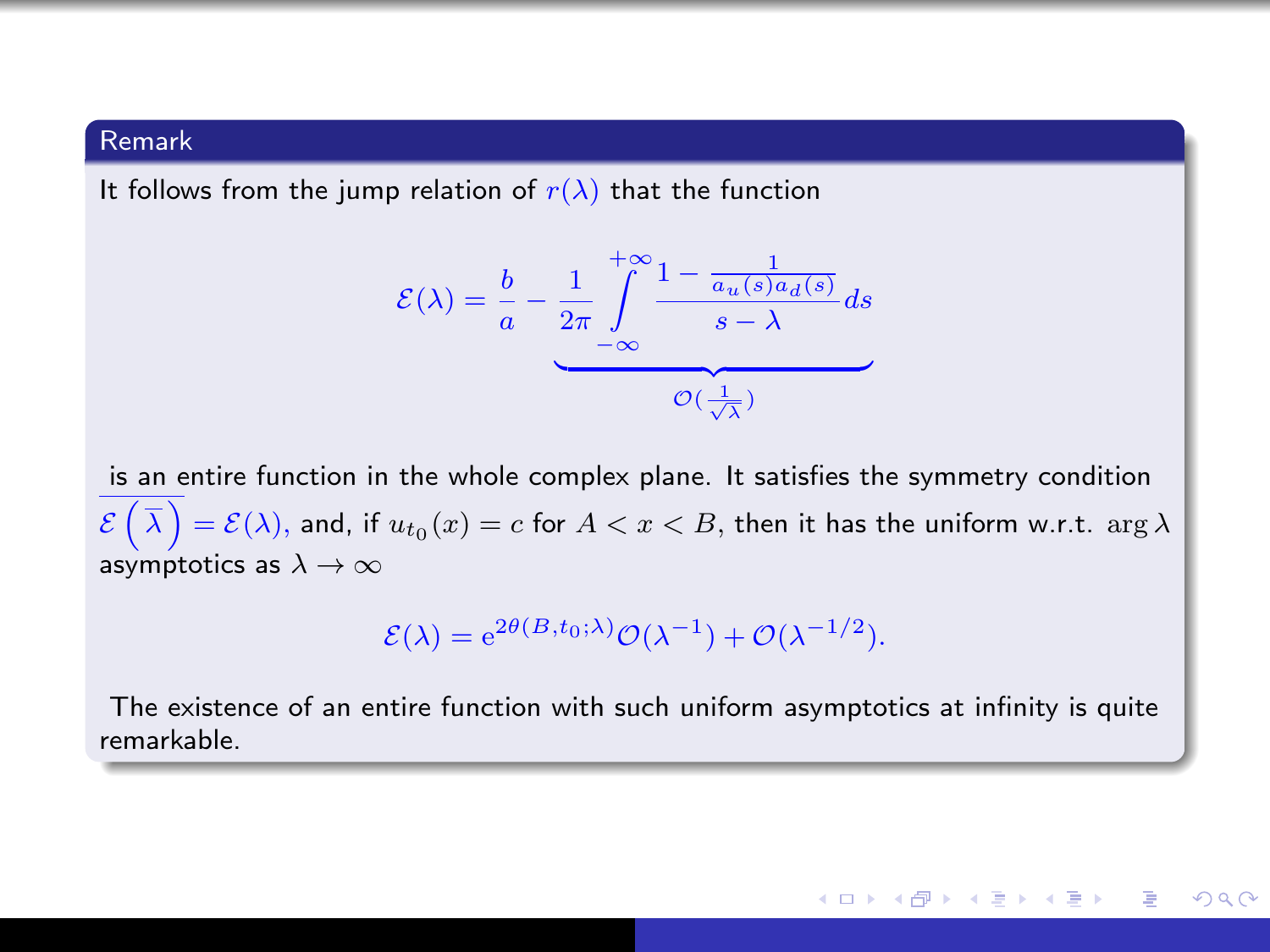## Reconstruction of  $u_0(x)$  from  $r_u(\lambda)$ .

**Idea:** to construct a piece-wise meromorphic function out of  $F_l, F_r$ , which would solve a RHP, and the RHP would depend only on  $a(\lambda), b(\lambda), r(\lambda)$ .

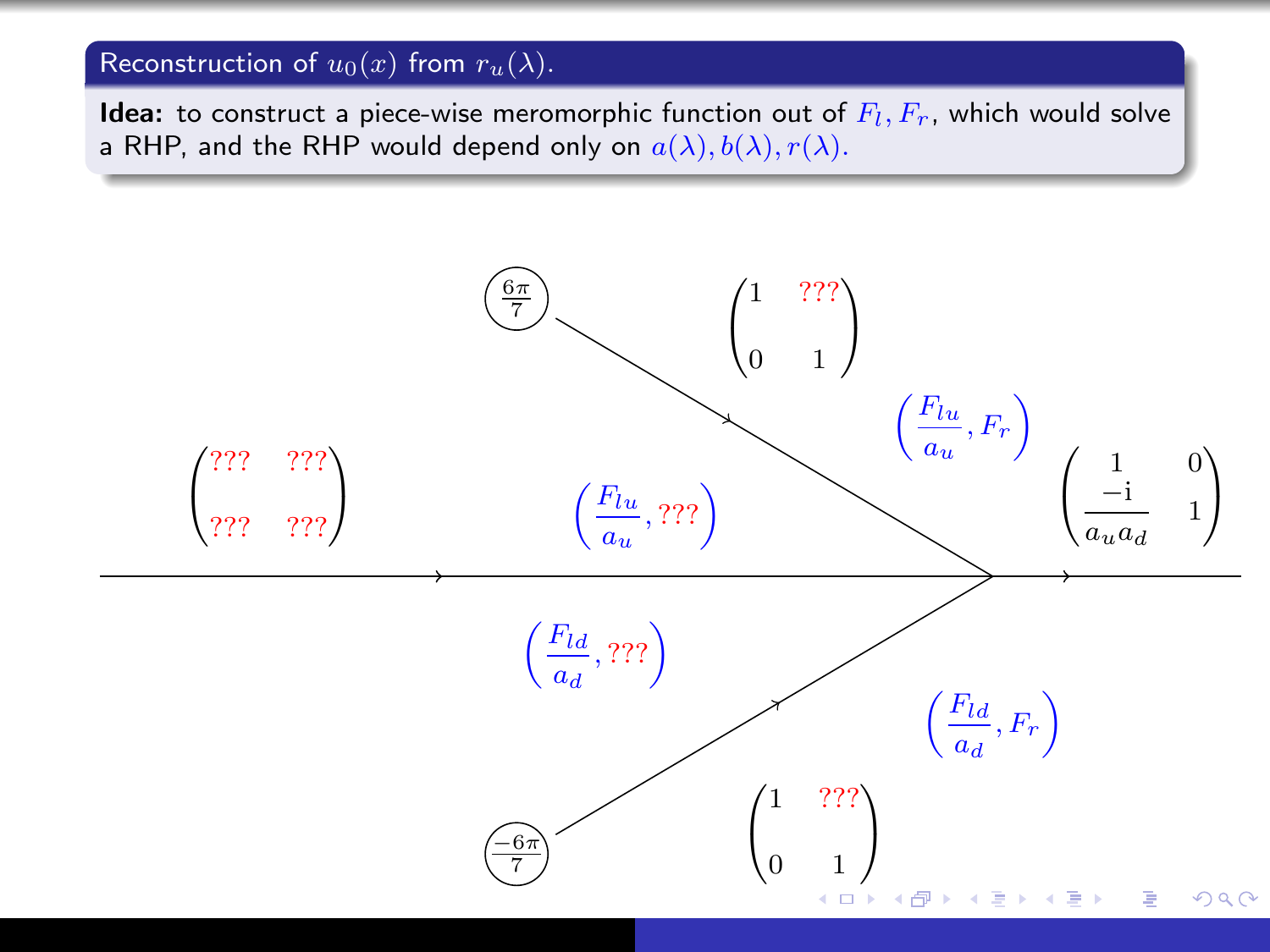

Poles at  $\lambda$ s such that  $r_u(\lambda) = i$ ,  $\arg \lambda \in (\frac{6\pi}{7}, \pi)$ .

Fill in the gaps as follows. Observe that the obtained jumps behave well for large  $\lambda$ .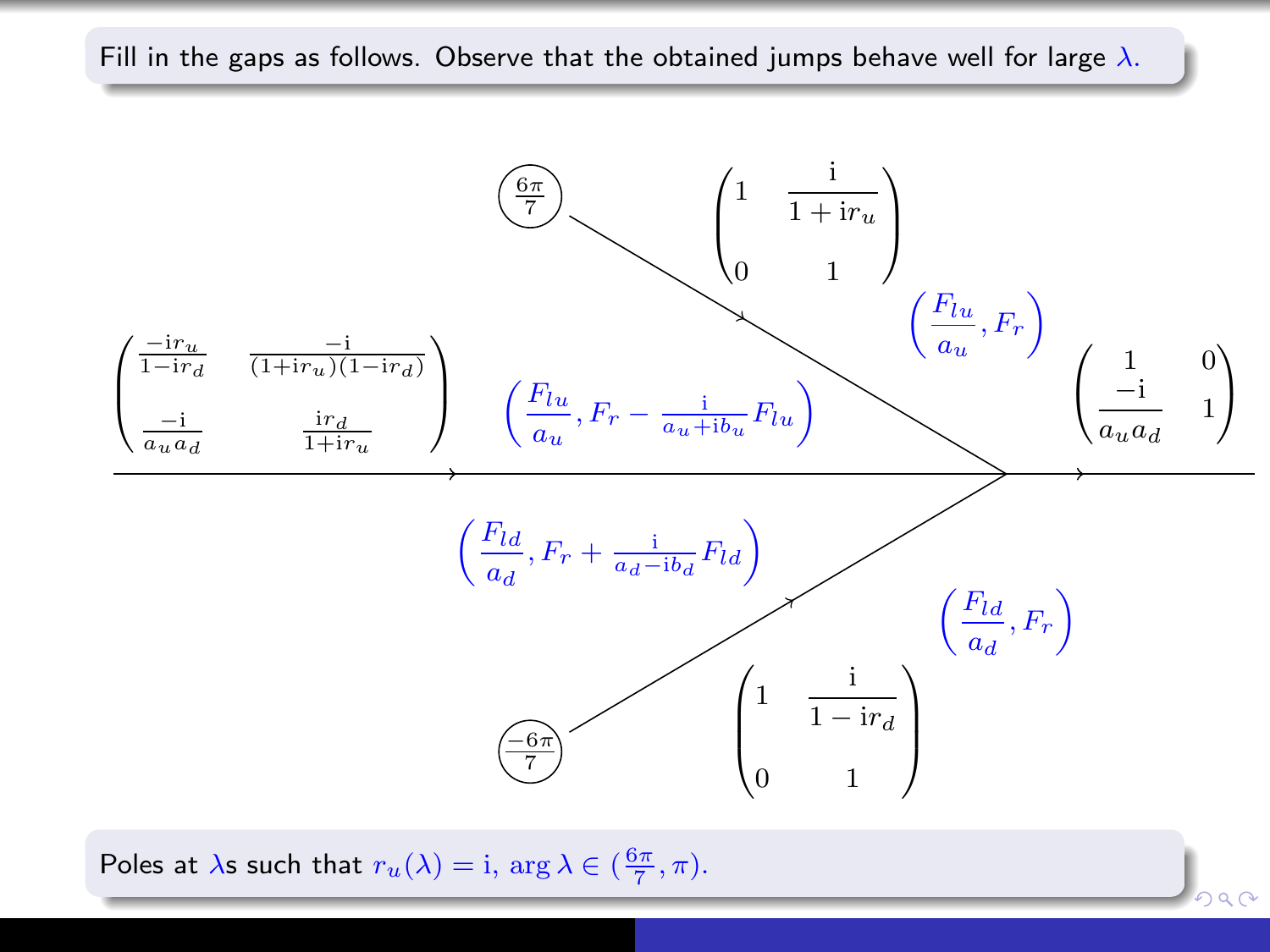#### RHP (appropriate for all real  $t$  and  $x$ .)

To find a  $2 \times 2$  matrix-valued function  $\mathbb{F}(x, t; \lambda)$ , which

**1** is analytic in  $\lambda \in \mathbb{C} \setminus \Sigma$ ,

**2** has the jump  $\mathbb{F}_+ = \mathbb{F}_- J_{\mathbb{F}}$  across  $\Sigma$  as in the Figure.

**3** has the following pole conditions at the roots of  $r_u = i$ ,  $r_d = -i$ : for  $\lambda^* \in II$ ,  $\Im \lambda^* > 0$  such that  $r_u(\lambda^*) = i$ ,

$$
\mathbb{F}_{[2]}(\lambda)+\frac{\mathrm{i}}{1+\mathrm{i} r_u(\lambda)}\mathbb{F}_{[1]}=\mathcal{O}(1)\quad\textrm{ and }\quad \mathbb{F}_{[1]}=\mathcal{O}(1)\quad\textrm{ for }\quad \lambda\to\lambda^*,
$$

$$
\mathbb{F}_{[2]}(\lambda) - \frac{\mathrm{i}}{1 - \mathrm{i} r_d(\lambda)} \mathbb{F}_{[1]} = \mathcal{O}(1) \quad \text{ and } \quad \mathbb{F}_{[1]} = \mathcal{O}(1) \quad \text{ for } \quad \lambda \to \overline{\lambda^*},
$$

4 has the following asymptotics as  $\lambda \to \infty$ , which is uniform w.r.t.  $\arg \lambda \in [-\pi, 0] \cup [0, \pi]$ :

$$
\mathbb{F}(x,t;\lambda)=\frac{1}{\sqrt{2}}\lambda^{-\sigma_3/4}\begin{pmatrix}1&1\\1&-1\end{pmatrix}\left(I+\frac{diag}{\sqrt{\lambda}}+\overline{\mathcal{O}}\left(\frac{1}{\sqrt{\lambda}}\right)\right)e^{\theta(x,t;\lambda)\sigma_3},
$$

#### Remark

Let us notice that the set of data of the RHP is the function  $r_u(\lambda)$ , which is an entire function. Thus, it contains also all the information about the points  $\lambda_j$ ,  $\Im \lambda_j > -0$ , where  $r_u(\lambda_i) = i$ .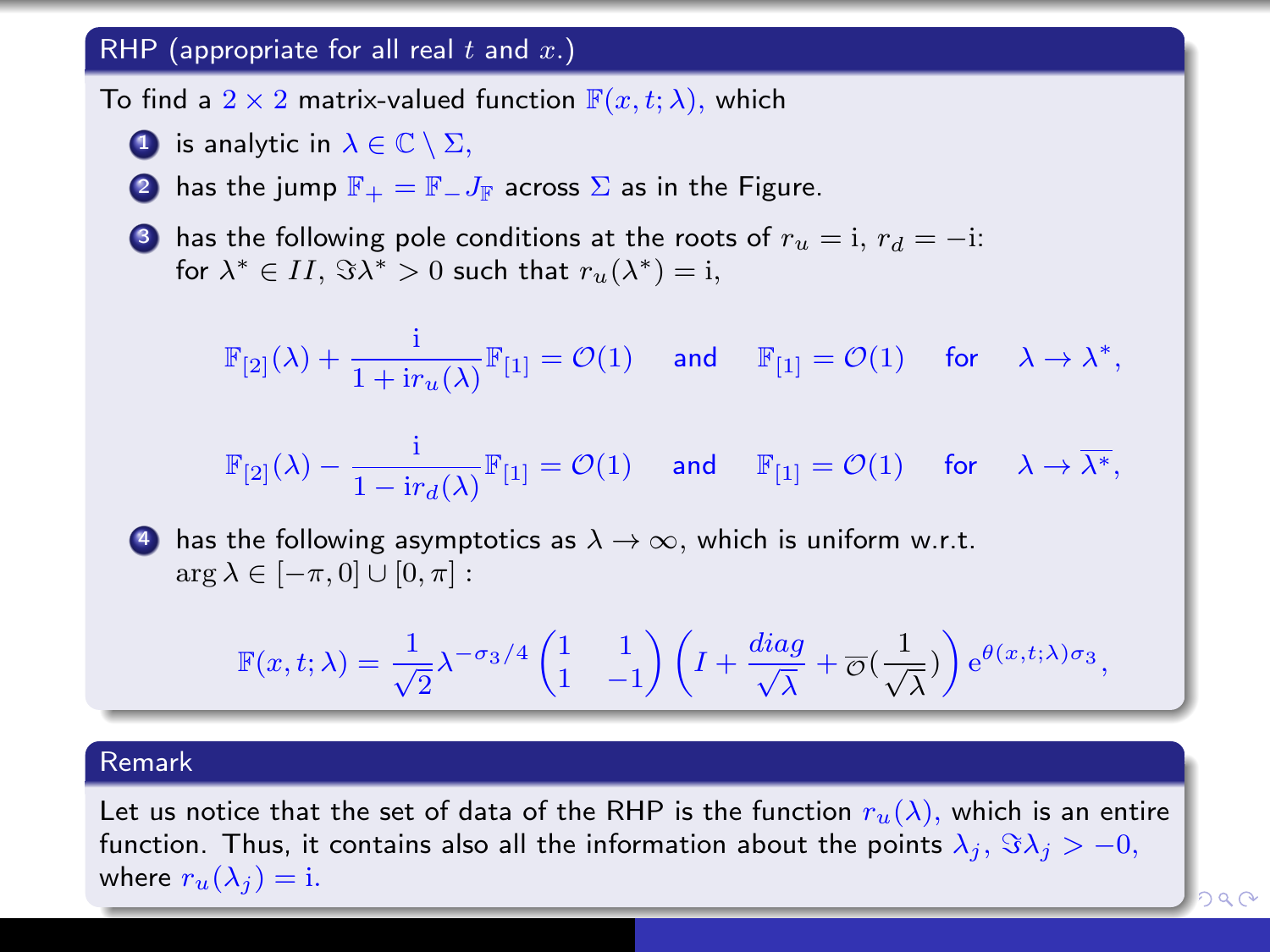### Solvability of the RHP and smoothness of its solution w.r.t.  $x, t$

- Reformulate the RHP as a Singular Integral Equation (SIE).  $M_+ = M_-J$ ,  $M = I + \frac{1}{2\pi i} \int_{\Sigma} \frac{M_{+}(s)(I - J^{-1}(s))ds}{s - \lambda}, \quad M_{+} = I + \frac{1}{2\pi i} \int_{\Sigma} \frac{M_{+}(s)(I - J^{-1}(s))ds}{(s - \lambda)_{+}}.$
- 2 Prove that the singular integral operator is Fredholm: (to find a pseudoinverse).
- 3 Prove that the index of the operator is 0: (continuity).
- 4 Prove that the homogeneous RHP has only zero solution. Relies on:

An entire function  $g(\lambda),$  which has the large  $\lambda\to\infty$  asymptotics  $\mathcal O(\lambda^{-3/4}){\rm e}^{2\theta(x,t;\lambda)}$ uniformly w.r.t.  $\arg \lambda \in [-\pi, \pi]$ , equals 0 identically.

→ (何) > → ヨ) → (日) →

 $200$ 

**3** Observe that the SIE admits formal differentiation w.r.t.  $x, t$ , and the corresponding SIE are solvable.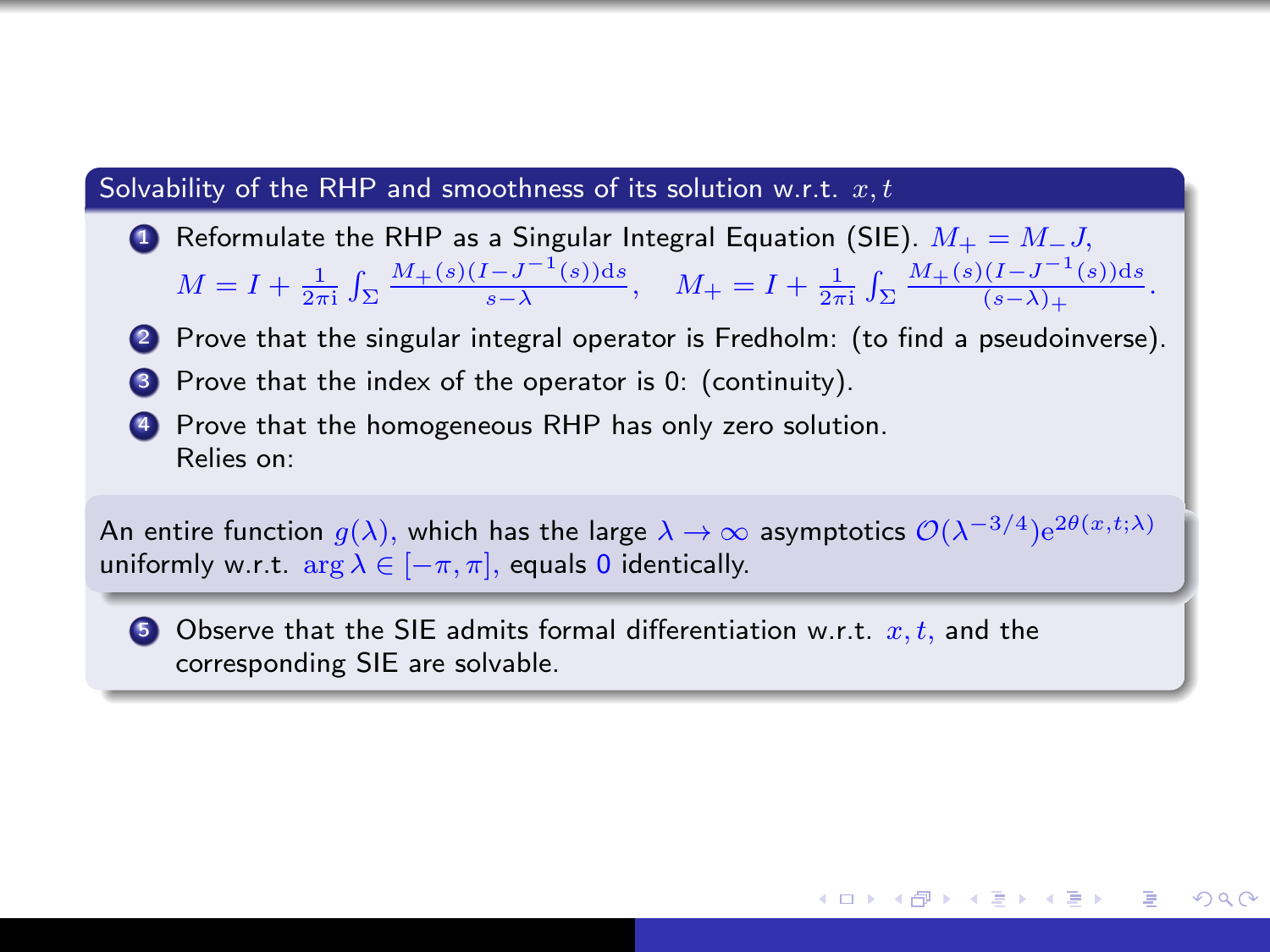## Summary: Scheme of integration of the initial value problem:

Usual scheme for integrating the ivp for KdV consists of two steps:

- **Forward scattering transform:** Given  $u_0(x)$ , construct the solutions of the Lax pair at the time  $t = 0$ , and construct the associated spectral functions, and then
- **Inverse scattering transform:** Given the spectral functions, plug in the evolution in time t and reconstruct the solution  $u(x, t)$  of the ivp.

This is well-known in the case of an initial function which is

- a perturbation of zero (Gardner Green Kruskal Miura),
- periodic initial function (V. Marchenko, B. Levitan),
- step-like perturbations of finite-gap functions (E. Khruslov, I. Egorova, G. Teschl).

#### Our goal here is to develop such a theory for  $u_0(x)$ , which is a perturbation of  $U(x, t_0)$ .

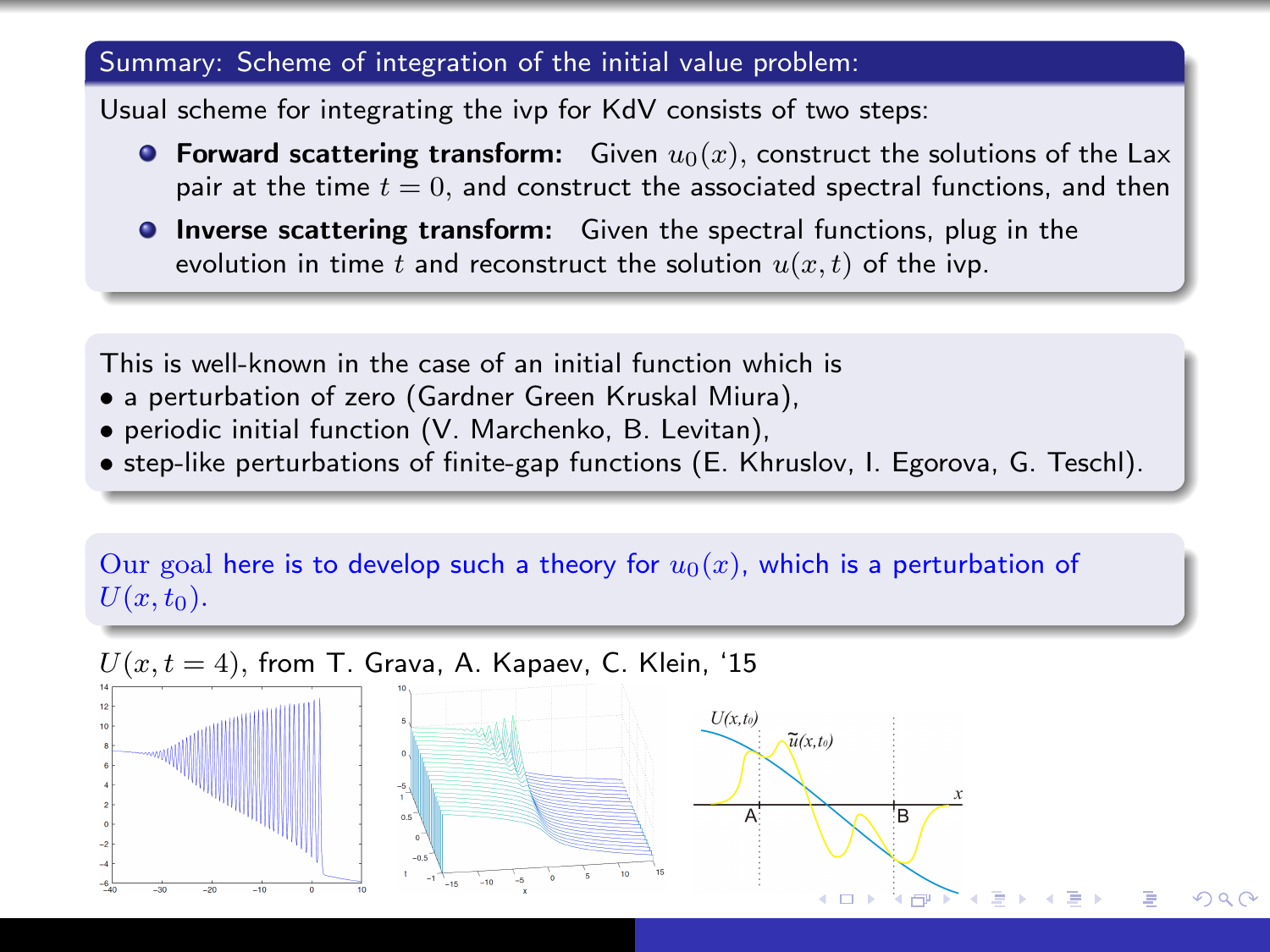#### Summary: Main features of analysis

- **•** the Jost solutions of the Lax operator are not similar: left solution  $f_l(x; \lambda) \in \mathcal{H}(\mathbb{C} \setminus \mathbb{R})$  is discontinuous across  $\lambda \in \mathbb{R}$ , right solution  $f_r(x; \lambda) \in \mathcal{H}(\mathbb{C} \setminus \mathbb{R})$  is an entire function;
- as a consequence, there is only one ( scattering ) relation between  $f_{\pm}$ ;
- **The spectrum is the real line (one-folded, no discrete spectrum).**
- $\bullet$  only one spectral function,  $a(\lambda)$  is determined through that (scattering) relation,

 $f_r(x; \lambda) =$ ia( $\lambda$  - i0)f<sub>l</sub>(x;  $\lambda$  + i0) – ia( $\lambda$  + i0)f<sub>r</sub>(x;  $\lambda$  - i0);

- another spectral function,  $b(\lambda)$ , is determined through asymptotics as  $x \to +\infty$ of  $f_l(x; \lambda)$ ;
- **•** both  $a(\lambda), b(\lambda)$  are  $\in \mathcal{H}(\mathbb{C} \setminus \mathbb{R})$  and discontinuous across  $\lambda \in \mathbb{R}$ ;
- **•** to reconstruct solution  $u(x, t)$  of KdV from  $a(\lambda)$ ,  $b(\lambda)$ , one needs to define a piece-wise meromorphic matrix-valued function in the complex plane, using as entries linear combinations of  $f_l, f_r;$
- we use compactness of perturbation in order to construct the above matrix;
- **•** poles of the conjugation problem solved by the above matrix are caused not by zeros of  $a(\lambda)$   $(a(\lambda) \neq 0$  everywhere), but by zeros of  $a(\lambda) + ib(\lambda)$  in the upper half-plane.

instead of  $|R|^2 + |T|^2 = 1$ , or  $|r|^2 \equiv \frac{|b|^2}{|a|^2}$  $\frac{|b|^2}{|a|^2}=1-\frac{1}{|a|^2},$ we have  $-i(r(\lambda + i0) - r(\lambda - i0)) = 1 - \frac{1}{|a(\lambda)|^2}, \lambda \in \mathbb{R}.$